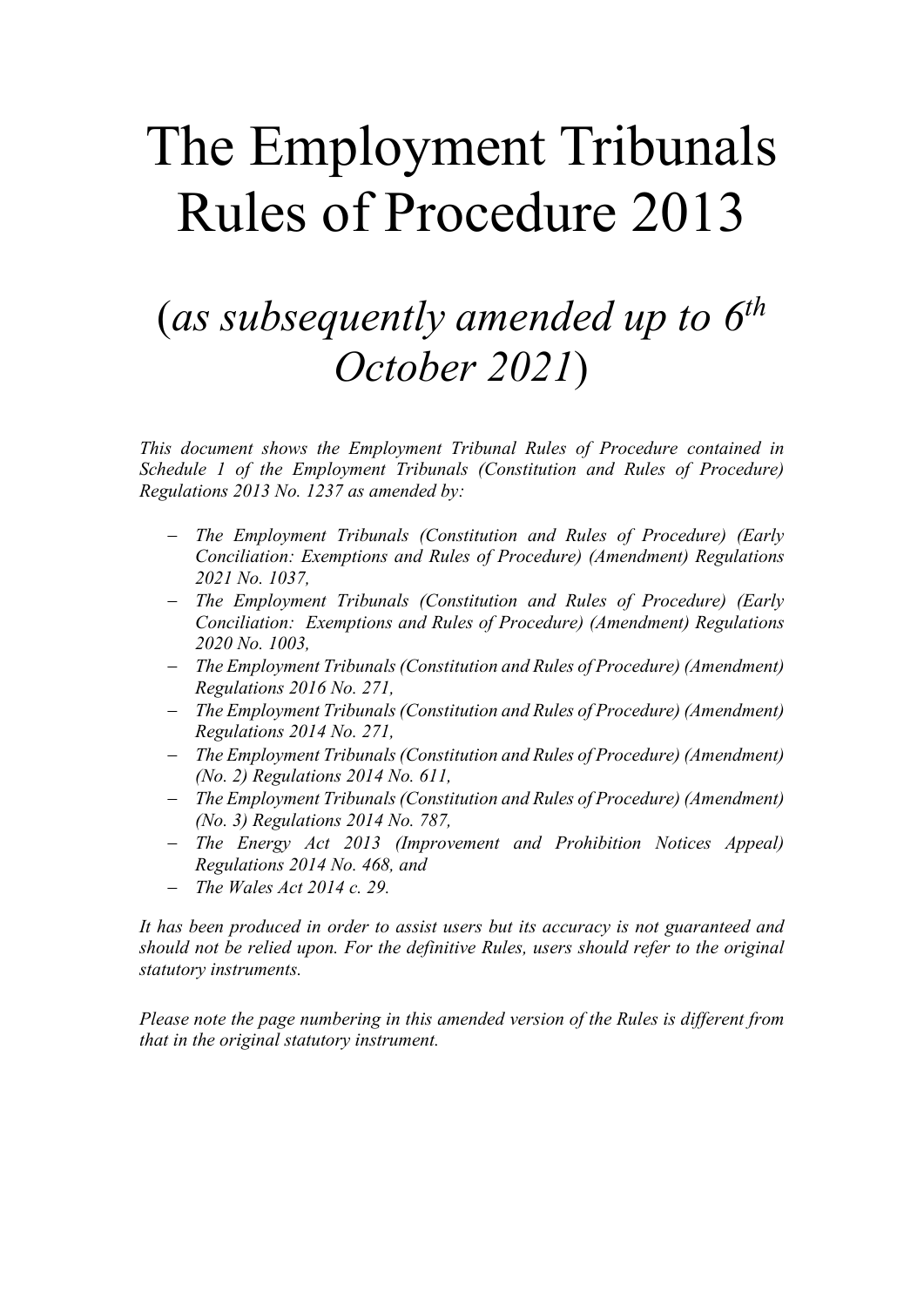### **CONTENTS**

#### INTRODUCTORY AND GENERAL

| 1.  |                                                                            |        |
|-----|----------------------------------------------------------------------------|--------|
|     | Interpretation                                                             | 5      |
| 2.  | Overriding objective                                                       | $\tau$ |
| 3.  | Alternative dispute resolution                                             | $\tau$ |
| 4.  | Time                                                                       | $\tau$ |
| 5.  | Extending or shortening time                                               | $8\,$  |
| 6.  | Irregularities and non-compliance                                          | $8\,$  |
| 7.  | Presidential Guidance                                                      | $8\,$  |
|     | <b>STARTING A CLAIM</b>                                                    |        |
| 8.  | Presenting the claim                                                       | $8\,$  |
| 9.  | Multiple claimants                                                         | 9      |
| 10. | Rejection: form not used or failure to supply minimum information          | 9      |
| 11. | Rejection: absence of Tribunal fee or remission application                | 9      |
| 12. | Rejection: substantive defects                                             | 10     |
| 13. | Reconsideration of rejection                                               | 10     |
| 14. | Protected disclosure claims: notification to a regulator                   | 11     |
|     | THE RESPONSE TO THE CLAIM                                                  |        |
| 15. | Sending claim form to respondents                                          | 11     |
| 16. | Response                                                                   | 11     |
| 17. | Rejection: form not used or failure to supply minimum information          | 11     |
| 18. | Rejection: form presented late                                             | 12     |
| 19. | Reconsideration of rejection                                               | 12     |
| 20. | Applications for extension of time for presenting response                 | 12     |
| 21. | Effect of non-presentation or rejection of response, or case not contested | 13     |
| 22. | Notification of acceptance                                                 | 13     |
|     | <b>EMPLOYER'S CONTRACT CLAIM</b>                                           |        |
|     |                                                                            |        |
| 23. | Making an employer's contract claim                                        | 13     |
| 24. | Notification of employer's contract claim                                  | 13     |
| 25. | Responding to an employer's contract claim                                 | 13     |
|     | INITIAL CONSIDERATION OF CLAIM FORM AND RESPONSE                           |        |
| 26. | Initial consideration                                                      | 13     |
| 27. | Dismissal of claim (or part)                                               | 14     |
| 28. | Dismissal of response (or part)                                            | 14     |
|     | CASE MANAGEMENT ORDERS AND OTHER POWERS                                    |        |
| 29. | Case management orders                                                     | 14     |
| 30. | Applications for case management orders                                    | 15     |
| 30A | [Postponements]                                                            | 15     |
| 31. | Disclosure of documents and information                                    | 15     |
| 32. | Requirement to attend to give evidence                                     | 15     |
| 33. | Evidence from other EU Member States                                       | 16     |
|     |                                                                            |        |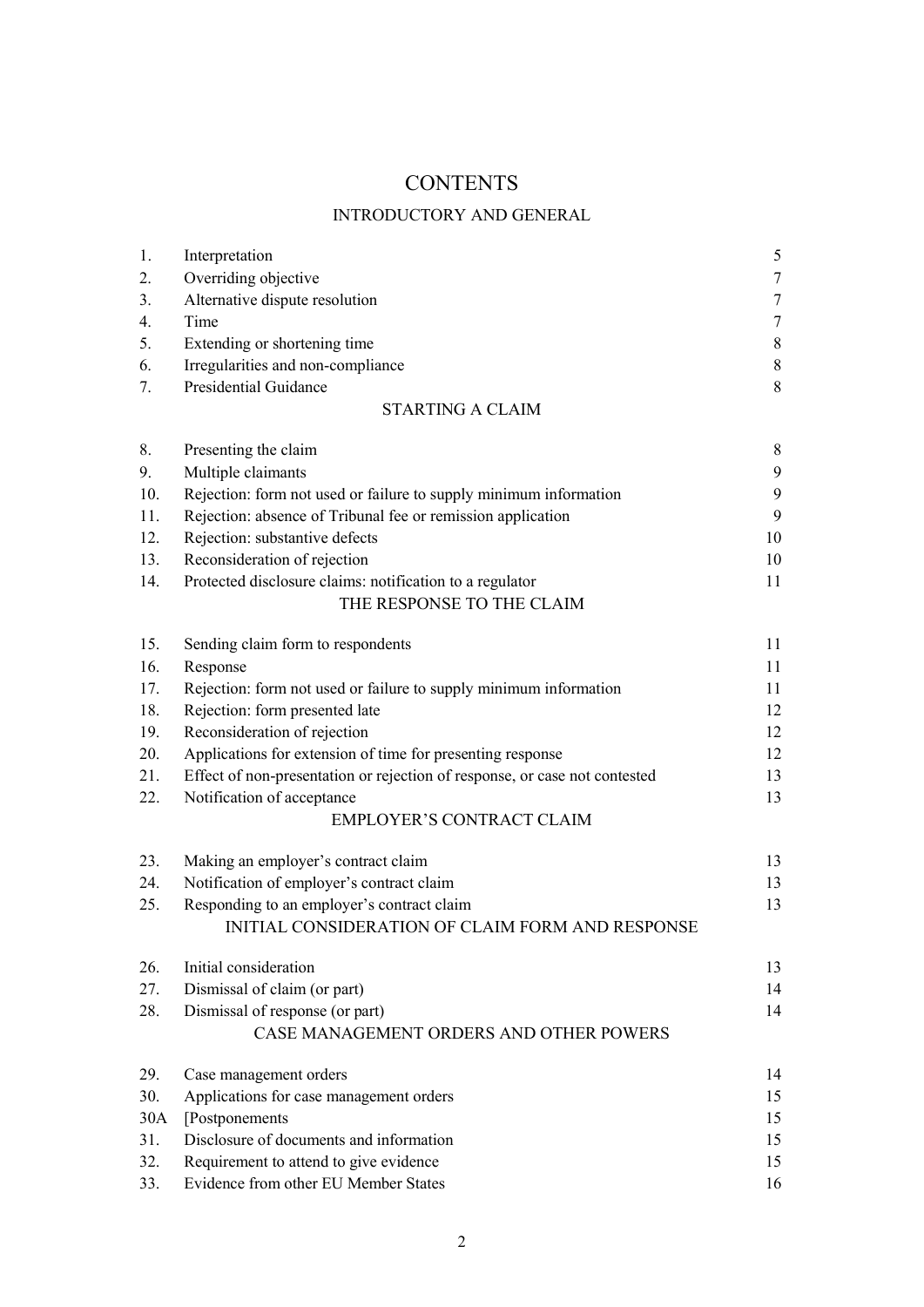| 34. | Addition, substitution and removal of parties                       | 16 |
|-----|---------------------------------------------------------------------|----|
| 35. | Other persons                                                       | 16 |
| 36. | Lead cases                                                          | 16 |
| 37. | Striking out                                                        | 16 |
| 38. | Unless orders                                                       | 17 |
| 39. | Deposit orders                                                      | 17 |
| 40. | Non-payment of fees                                                 | 17 |
|     | RULES COMMON TO ALL KINDS OF HEARING                                |    |
| 41. | General                                                             | 18 |
| 42. | Written representations                                             | 18 |
| 43. | Witnesses                                                           | 18 |
| 44. | Inspection of witness statements                                    | 18 |
| 45. | Timetabling                                                         | 19 |
| 46. | Hearings by electronic communication                                | 19 |
| 47. | Non-attendance                                                      | 19 |
| 48. | Conversion from preliminary hearing to final hearing and vice versa | 19 |
| 49. | Majority decisions                                                  | 19 |
| 50. | Privacy and restrictions on disclosure                              | 19 |
|     | <b>WITHDRAWAL</b>                                                   |    |
| 51. | End of claim                                                        | 20 |
| 52. | Dismissal following withdrawal                                      | 20 |
|     | PRELIMINARY HEARINGS                                                |    |
| 53. | Scope of preliminary hearings                                       | 20 |
| 54. | Fixing of preliminary hearings                                      | 21 |
| 55. | Constitution of tribunal for preliminary hearings                   | 21 |
| 56. | When preliminary hearings shall be in public                        | 21 |
|     | <b>FINAL HEARING</b>                                                |    |
| 57. | Scope of final hearing                                              | 21 |
| 58. | Notice of final hearing                                             | 21 |
| 59. | When final hearing shall be in public                               | 21 |
|     | <b>DECISIONS AND REASONS</b>                                        |    |
| 60. | Decisions made without a hearing                                    | 21 |
| 61. | Decisions made at or following a hearing                            | 22 |
| 62. | Reasons                                                             | 22 |
| 63. | Absence of Employment Judge                                         | 22 |
| 64. | Consent orders and judgments                                        | 22 |
| 65. | When a judgment or order takes effect                               | 22 |
| 66. | Time for compliance                                                 | 22 |
| 67. | The Register                                                        | 23 |
| 68. | Copies of judgment for referring court                              | 23 |
| 69. | Correction of clerical mistakes and accidental slips                | 23 |
|     | RECONSIDERATION OF JUDGMENTS                                        |    |
| 70. | Principles                                                          | 23 |
| 71. | Application                                                         | 23 |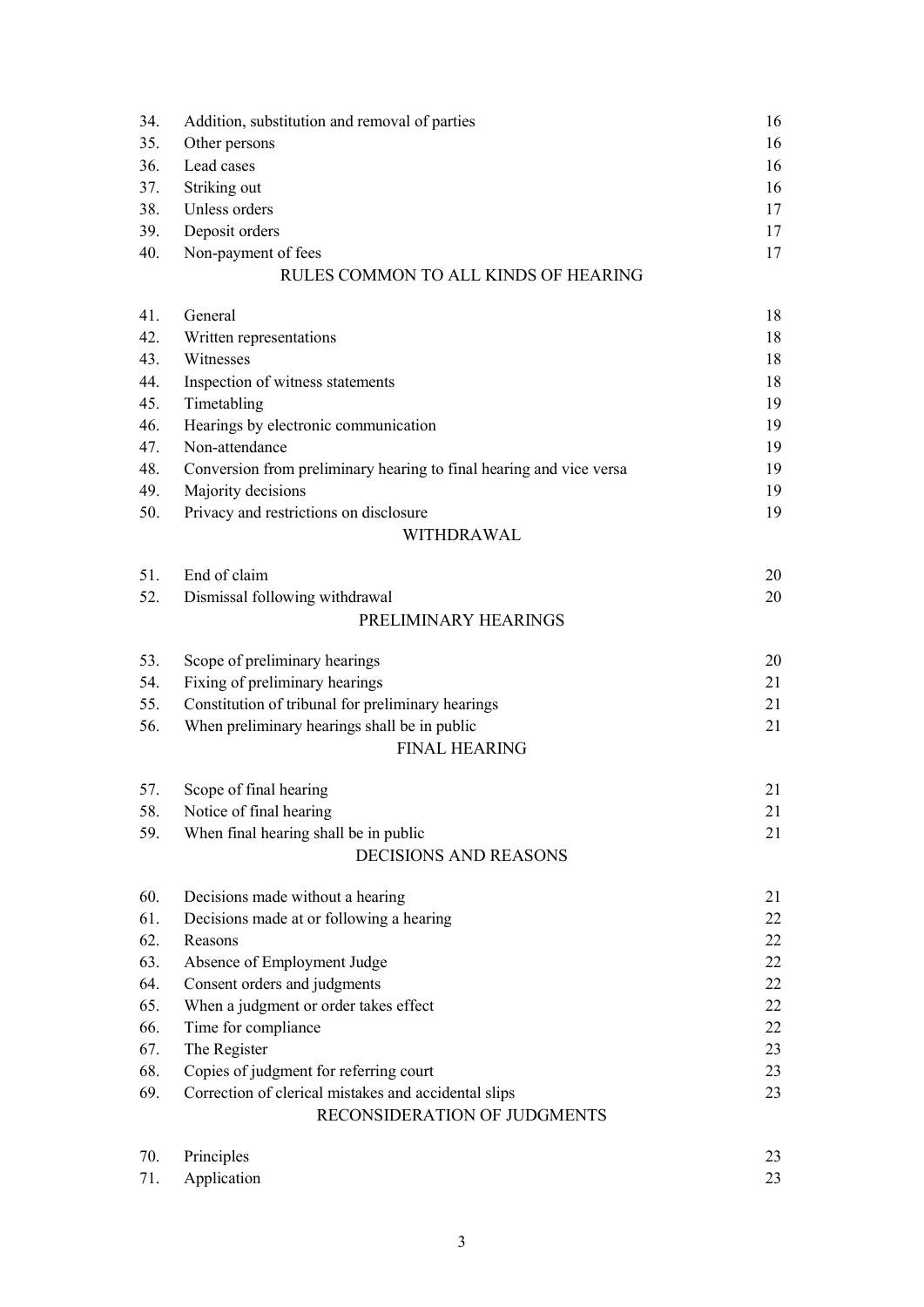| 72.  | Process                                                                                  | 23 |
|------|------------------------------------------------------------------------------------------|----|
| 73.  | Reconsideration by the Tribunal on its own initiative                                    | 24 |
|      | COSTS ORDERS, PREPARATION TIME ORDERS AND WASTED COSTS ORDERS                            |    |
| 74.  | Definitions                                                                              | 24 |
| 75.  | Costs orders and preparation time orders                                                 | 24 |
| 76.  | When a costs order or a preparation time order may or shall be made                      | 25 |
| 77.  | Procedure                                                                                | 25 |
| 78.  | The amount of a costs order                                                              | 25 |
| 79.  | The amount of a preparation time order                                                   | 26 |
| 80.  | When a wasted costs order may be made                                                    | 26 |
| 81.  | Effect of a wasted costs order                                                           | 26 |
| 82.  | Procedure                                                                                | 26 |
| 83.  | Allowances                                                                               | 27 |
| 84.  | Ability to pay                                                                           | 27 |
|      | DELIVERY OF DOCUMENTS                                                                    |    |
| 85.  | Delivery to the Tribunal                                                                 | 27 |
| 86.  | Delivery to parties                                                                      | 27 |
| 87.  | Delivery to non-parties                                                                  | 28 |
| 88.  | Special cases                                                                            | 28 |
| 89.  | Substituted service                                                                      | 28 |
| 90.  | Date of delivery                                                                         | 28 |
| 91.  | Irregular service                                                                        | 28 |
| 92.  | Correspondence with the Tribunal: copying to other parties                               | 28 |
|      | <b>MISCELLANEOUS</b>                                                                     |    |
| 93.  | <b>ACAS</b>                                                                              | 28 |
| 94.  | National security proceedings                                                            | 29 |
| 95.  | Interim relief proceedings                                                               | 29 |
| 96.  | Proceedings involving the National Insurance Fund                                        | 30 |
| 97.  | Collective agreements                                                                    | 30 |
| 98.  | Devolution issues                                                                        | 30 |
| 99.  | Transfer of proceedings between Scotland and England & Wales                             | 30 |
| 100. | References to the Court of Justice of the European Union                                 | 31 |
| 101. | Transfer of proceedings from a court                                                     | 31 |
| 102. | Vexatious litigants                                                                      | 31 |
| 103. | Information to the Commission for Equality and Human Rights                              | 31 |
| 104. | Application of this Schedule to levy appeals                                             | 31 |
| 105. | Application of this Schedule to appeals against improvement and prohibition notices      | 31 |
|      | 105A [Application of this Schedule to appeals against notices given under the Energy Act |    |
|      | 2013                                                                                     | 32 |
| 106. | Application of this Schedule to appeals against unlawful act notices                     | 32 |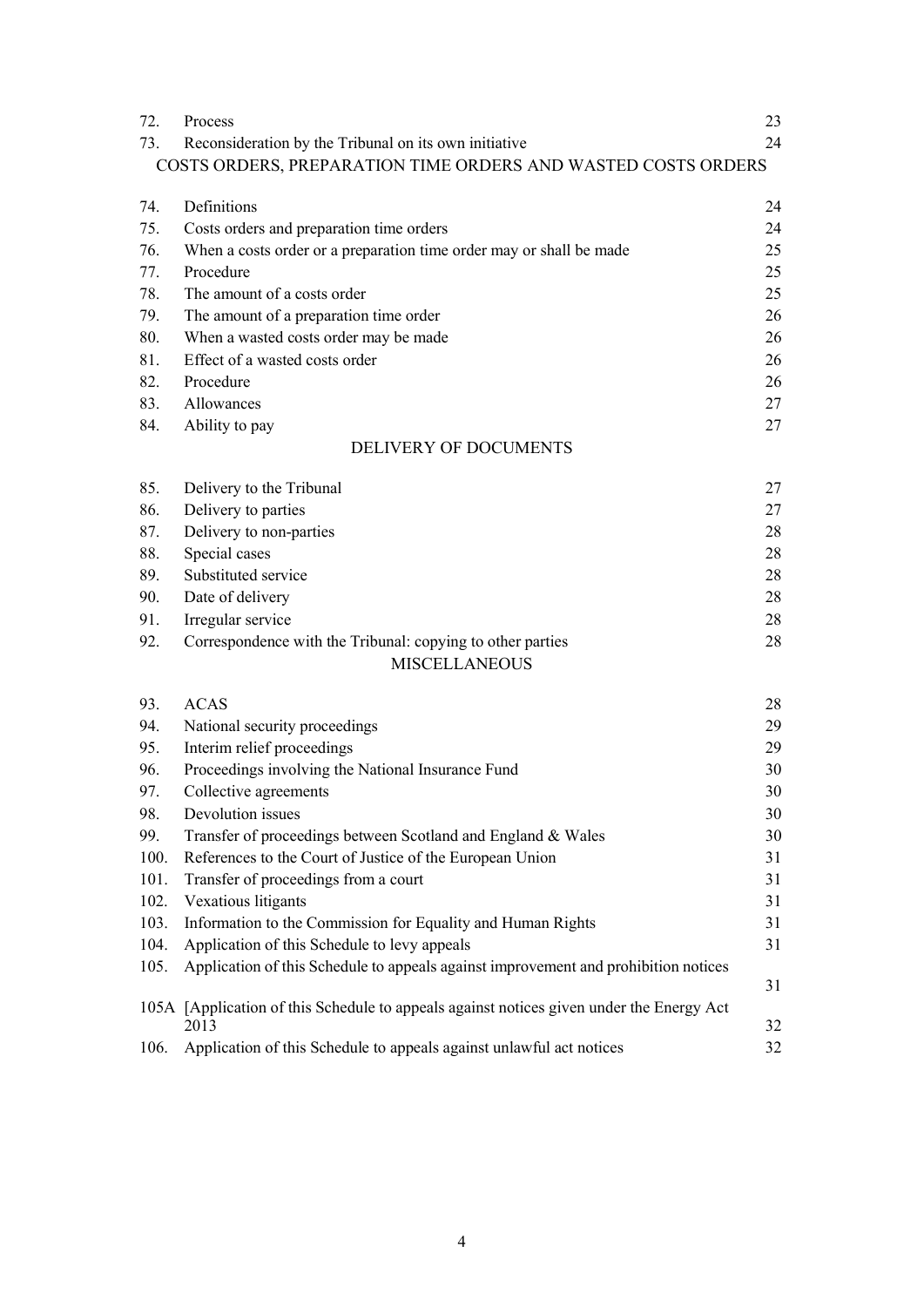#### *INTRODUCTORY AND GENERAL*

#### <span id="page-4-0"></span>**Interpretation**

**1.**—(1) In these Rules—

"ACAS" means the Advisory, Conciliation and Arbitration Service referred to in section 247 of the Trade Union and Labour Relations (Consolidation) Act 1992(**[a](#page-4-1)**);

"claim" means any proceedings before an Employment Tribunal making a complaint;

"claimant" means the person bringing the claim;

"Commission for Equality and Human Rights" means the body established under section 1 of the Equality Act 2006(**[b](#page-4-2)**);

"complaint" means anything that is referred to as a claim, complaint, reference, application or appeal in any enactment which confers jurisdiction on the Tribunal;

["early conciliation certificate" means a certificate issued by ACAS in accordance with the Employment Tribunals (Early Conciliation: Exemptions and Rules of Procedure) Regulations 2013;

"early conciliation exemption" means an exemption contained in regulation 3(1) of the Employment Tribunals (Early Conciliation: Exemptions and Rules of Procedure) Regulations 2014;

"early conciliation number" means the unique reference number which appears on an early conciliation certificate;](**[c](#page-4-3)**)

"Employment Appeal Tribunal" means the Employment Appeal Tribunal established under section 87 of the Employment Protection Act 1975(**[d](#page-4-4)**) and continued in existence under section 135 of the Employment Protection (Consolidation) Act 1978(**[e](#page-4-5)**) and section 20(1) of the Employment Tribunals Act;

"electronic communication" has the meaning given to it by section 15(1) of the Electronic Communications Act 2000(**[f](#page-4-6)**);

"employee's contract claim" means a claim brought by an employee in accordance with articles 3 and 7 of the Employment Tribunals Extension of Jurisdiction (England and Wales) Order 1994(**[g](#page-4-7)**) or articles 3 and 7 of the Employment Tribunals Extension of Jurisdiction (Scotland) Order 1994(**[h](#page-4-8)**);

"employer's contract claim" means a claim brought by an employer in accordance with articles 4 and 8 of the Employment Tribunals Extension of Jurisdiction (England and Wales) Order 1994(**[i](#page-4-9)**) or articles 4 and 8 of the Employment Tribunals Extension of Jurisdiction (Scotland) Order 1994(**[j](#page-4-10)**);

"Employment Tribunal" or "Tribunal" means an employment tribunal established in accordance with regulation 4, and in relation to any proceedings means the Tribunal responsible for the proceedings in question, whether performing administrative or judicial functions;

<span id="page-4-1"></span><sup>(</sup>**a**) 1992 c. 52.

<span id="page-4-2"></span><sup>(</sup>**b**) 2006 c. 3.

<span id="page-4-3"></span><sup>(</sup>**c**) Definitions inserted by the Employment Tribunals (Constitution and Rules of Procedure) (Amendment) Regulations (S.I. 2014/271).

<span id="page-4-4"></span><sup>(</sup>**d**) 1975 c. 71; section 87 was repealed by the Employment Protection (Consolidation) Act 1978 (c. 44), Schedule 17.

<span id="page-4-5"></span><sup>(</sup>**e**) 1978 c. 44; section 135 was repealed by the Employment Tribunals Act 1996 (c. 17), Schedule 3, Part I.

<span id="page-4-6"></span><sup>(</sup>**f**) 2000 c. 7; section 15(1) was amended by the Communications Act 2003 (c. 21), Schedule 17, paragraph 158.

<span id="page-4-7"></span><sup>(</sup>**g**) S.I. 1994/1623; by virtue of section 1 of the Employment Rights (Dispute Resolution) Act 1998 (c. 8) industrial tribunals were renamed employment tribunals and references to "industrial tribunal" and "industrial tribunals" in any enactment were substituted with "employment tribunal" and "employment tribunals". By virtue of the destination table to the Employment Tribunals Act 1996, the reference in article 3(a) to "section 131(2) of the 1978 Act" should be read as section 3(2) of the Employment Tribunals Act 1996. Article 7 was amended by S.I. 2011/1133.

<span id="page-4-8"></span><sup>(</sup>**h**) S.I. 1994/1624; by virtue of the destination table to the Employment Tribunals Act 1996 the reference in article 3(a) to "section 131(2) of the 1978 Act" should be read as section  $3(2)$  of the Employment Tribunals Act 1996. Article 7 was amended by S.I. 2011/1133.

<span id="page-4-9"></span><sup>(</sup>**i**) Article 8 was amended by S.I. 2011/1133.

<span id="page-4-10"></span><sup>(</sup>**j**) Article 8 was amended by S.I. 2011/1133.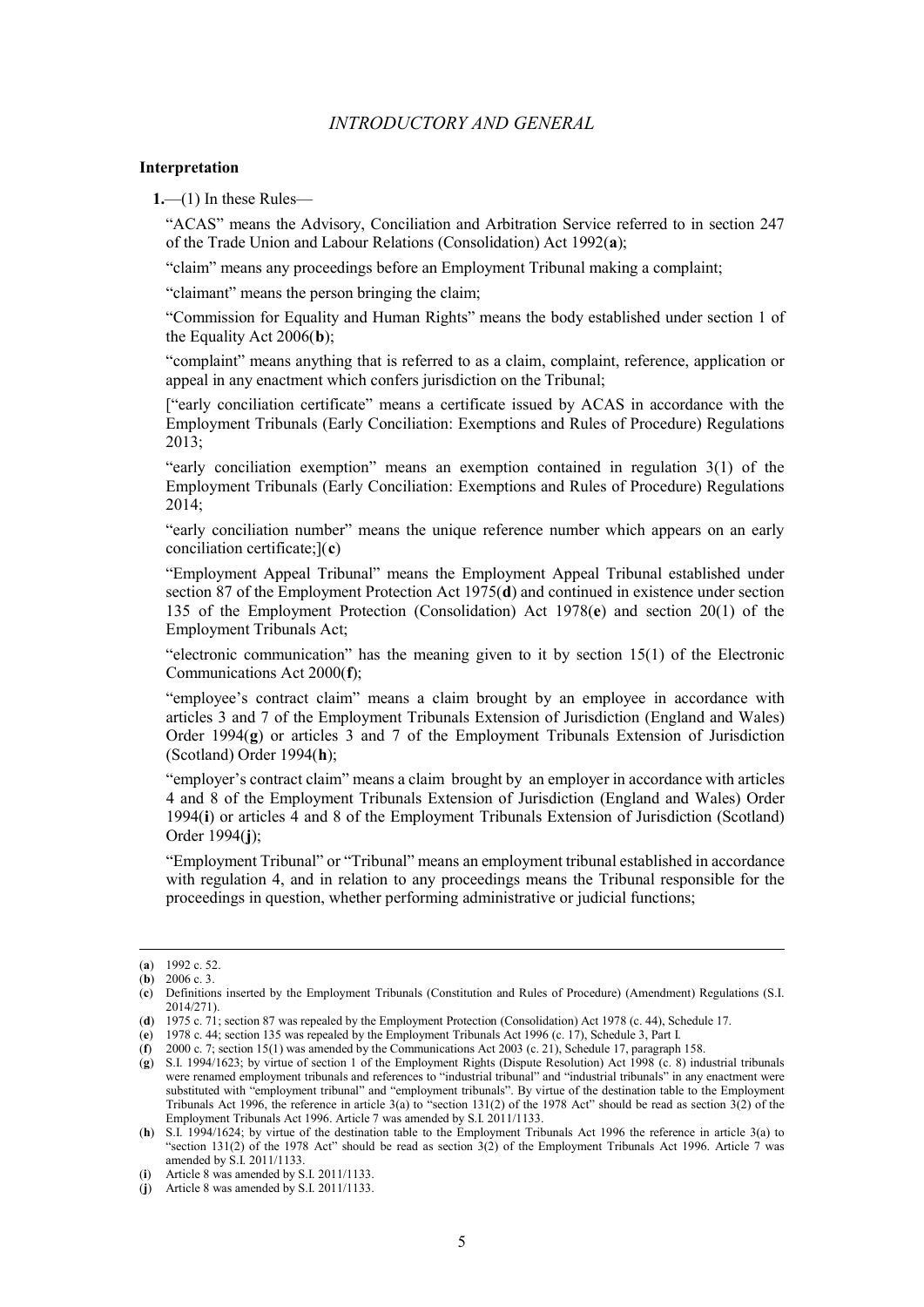"Employment Tribunals Act" means the Employment Tribunals Act 1996(**[a](#page-5-0)**);

["Energy Act IN" means a notice given by an inspector under paragraph 3 of Schedule 8 of the Energy Act 2013;

"Energy Act PN" means a notice given by an inspector under paragraph 4 of Schedule 8 to the Energy Act 2013;](**[b](#page-5-1)**)

"Equality Act" means the Equality Act 2010(**[c](#page-5-2)**);

"full tribunal" means a Tribunal constituted in accordance with section 4(1) of the Employment Tribunals Act(**[d](#page-5-3)**);

"Health and Safety Act" means the Health and Safety at Work etc. Act 1974(**[e](#page-5-4)**);

"improvement notice" means a notice under section 21 of the Health and Safety Act;

"levy appeal" means an appeal against an assessment to a levy imposed under section 11 of the Industrial Training Act 1982(**[f](#page-5-5)**);

"Minister" means Minister of the Crown;

"prescribed form" means any appropriate form prescribed by the Secretary of State in accordance with regulation 12;

"present" means deliver (by any means permitted under rule 85) to a tribunal office;

"President" means either of the two presidents appointed from time to time in accordance with regulation 5(1);

"prohibition notice" means a notice under section 22 of the Health and Safety Act(**[g](#page-5-6)**);

"Regional Employment Judge" means a person appointed or nominated in accordance with regulation  $6(1)$  or  $(2)$ ;

"Register" means the register of judgments and written reasons kept in accordance with regulation 14;

["relevant proceedings" means those proceedings listed in section 18(1) of the Employment Tribunals Act 1996;](**[h](#page-5-7)**)

"remission application" means any application which may be made under any enactment for remission or part remission of a Tribunal fee;

"respondent" means the person or persons against whom the claim is made;

"Tribunal fee" means any fee which is payable by a party under any enactment in respect of a claim, employer's contract claim, application or judicial mediation in an Employment Tribunal;

"tribunal office" means any office which has been established for any area in either England and Wales or Scotland and which carries out administrative functions in support of the Tribunal, and in relation to particular proceedings it is the office notified to the parties as dealing with the proceedings;

"unlawful act notice" means a notice under section 21 of the Equality Act 2006(**[i](#page-5-8)**);

"Vice President" means a person appointed or nominated in accordance with regulation 6(3)

or  $(4)$ ;

"writing" includes writing delivered by means of electronic communication.

<span id="page-5-1"></span><span id="page-5-0"></span><sup>(</sup>**a**) 1996 c. 17.

<sup>(</sup>**b**) Definitions inserted by the Energy Act 2013 (Improvements and Prohibition Notices Appeals) Regulations (S.I. 2014/468).

<sup>(</sup>**c**) 2010 c. 15.

<span id="page-5-3"></span><span id="page-5-2"></span><sup>(</sup>**d**) Section 4(1)(b) was substituted by the Employment Rights (Dispute Resolution) Act 1998, section 4, from a date to be appointed. (**e**) 1974 c. 37.

<span id="page-5-5"></span><span id="page-5-4"></span><sup>(</sup>**f**) 1982 c. 10. Section 11 was amended by the Employment Act 1989 (c. 38), Schedule 4, paragraph 10; there are other amending instruments but none is relevant. (**g**) Section 22 was amended by the Consumer Protection Act 1987 (c. 43), Schedule 3, paragraph 2.

<span id="page-5-7"></span><span id="page-5-6"></span><sup>(</sup>**h**) Definition inserted by the Employment Tribunals (Constitution Rules of Procedure) (Amendment) Regulations (S.I. 2014/271).

<span id="page-5-8"></span><sup>(</sup>**i**) 2006 c. 3; section 21 was amended by the Equality Act 2010 (c. 15), Schedule 26, paragraph 67.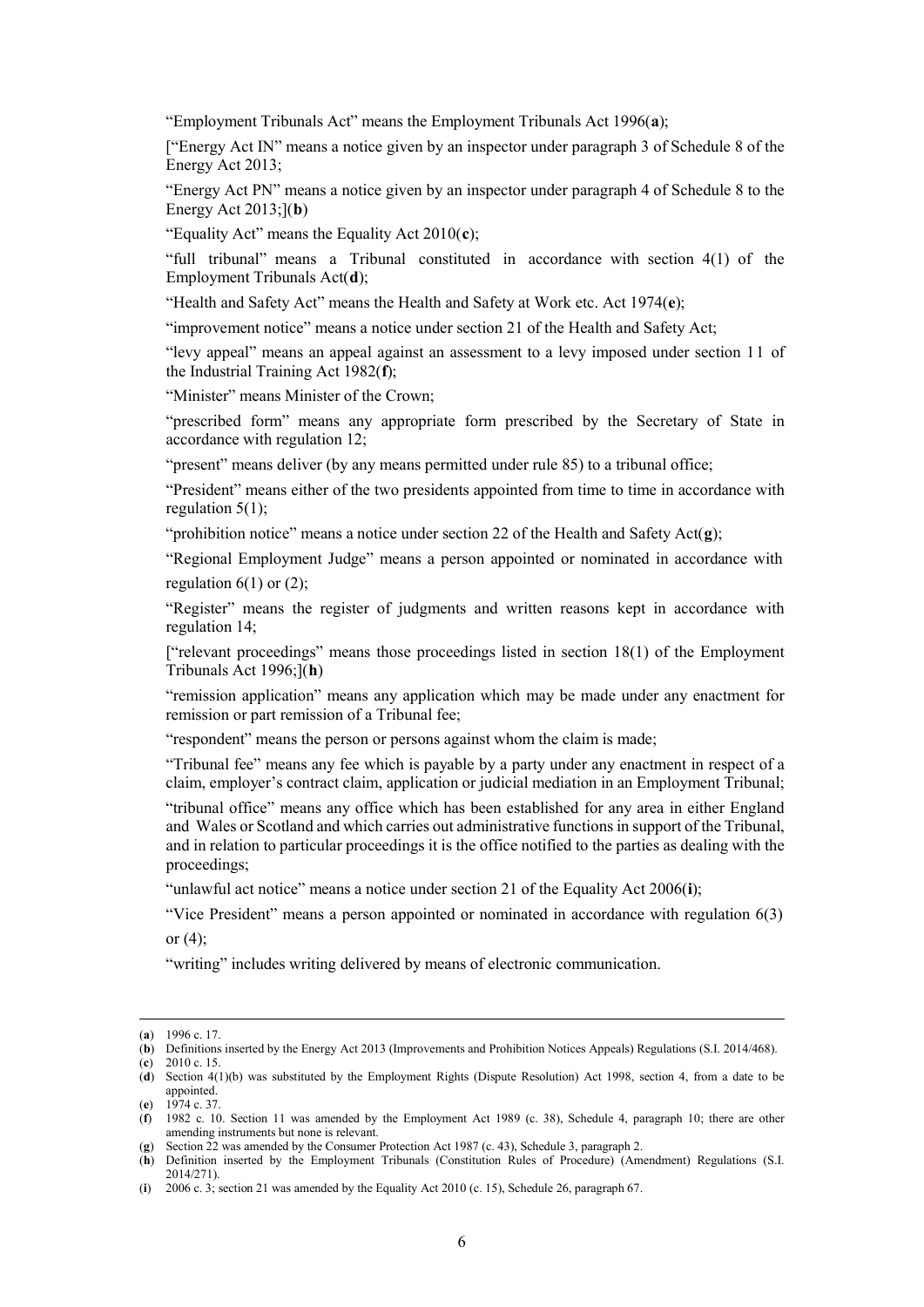(2) Any reference in the Rules to a Tribunal applies to both a full tribunal and to an Employment Judge acting alone (in accordance with section 4(2) or (6) of the Employment Tribunals Act(**[a](#page-6-3)**)).

(3) An order or other decision of the Tribunal is either—

- (a) a "case management order", being an order or decision of any kind in relation to the conduct of proceedings, not including the determination of any issue which would be the subject of a judgment; or
- (b) a "judgment", being a decision, made at any stage of the proceedings (but not including a decision under rule 13 or 19), which finally determines—
	- (i) a claim, or part of a claim, as regards liability, remedy or costs (including preparation time and wasted costs); …
	- (ii) any issue which is capable of finally disposing of any claim, or part of a claim, even if it does not necessarily do so (for example, an issue whether a claim should be struck out or a jurisdictional issue);
	- (iii) [the imposition of a financial penalty under section 12A of the Employment Tribunals Act].(**[b](#page-6-4)**)

#### <span id="page-6-0"></span>**Overriding objective**

**2.** The overriding objective of these Rules is to enable Employment Tribunals to deal with cases fairly and justly. Dealing with a case fairly and justly includes, so far as practicable—

- (a) ensuring that the parties are on an equal footing;
- (b) dealing with cases in ways which are proportionate to the complexity and importance of the issues;
- (c) avoiding unnecessary formality and seeking flexibility in the proceedings;
- (d) avoiding delay, so far as compatible with proper consideration of the issues; and
- (e) saving expense.

A Tribunal shall seek to give effect to the overriding objective in interpreting, or exercising any power given to it by, these Rules. The parties and their representatives shall assist the Tribunal to further the overriding objective and in particular shall co-operate generally with each other and with the Tribunal.

#### <span id="page-6-1"></span>**Alternative dispute resolution**

**3.** A Tribunal shall wherever practicable and appropriate encourage the use by the parties of the services of ACAS, judicial or other mediation, or other means of resolving their disputes by agreement.

#### <span id="page-6-2"></span>**Time**

**4.**—(1) Unless otherwise specified by the Tribunal, an act required by these Rules, a practice direction or an order of a Tribunal to be done on or by a particular day may be done at any time before midnight on that day. If there is an issue as to whether the act has been done by that time, the party claiming to have done it shall prove compliance.

(2) If the time specified by these Rules, a practice direction or an order for doing any act ends on a day other than a working day, the act is done in time if it is done on the next working day. "Working day" means any day except a Saturday or Sunday, Christmas Day, Good Friday or a bank holiday under section 1 of the Banking and Financial Dealings Act 1971(**[c](#page-6-5)**).

<span id="page-6-3"></span><sup>(</sup>**a**) Section 4(2) and (6) was amended by the Tribunals, Courts and Enforcement Act 2007 (c. 15), Schedule 8, paragraphs 35 and 37.

<span id="page-6-4"></span><sup>(</sup>**b**) Definition inserted by the Employment Tribunals (Constitution and Rules of Procedure) (Amendment) Regulations 2014 (S.I. 2014/271).

<span id="page-6-5"></span><sup>(</sup>**c**) 1971 c. 80.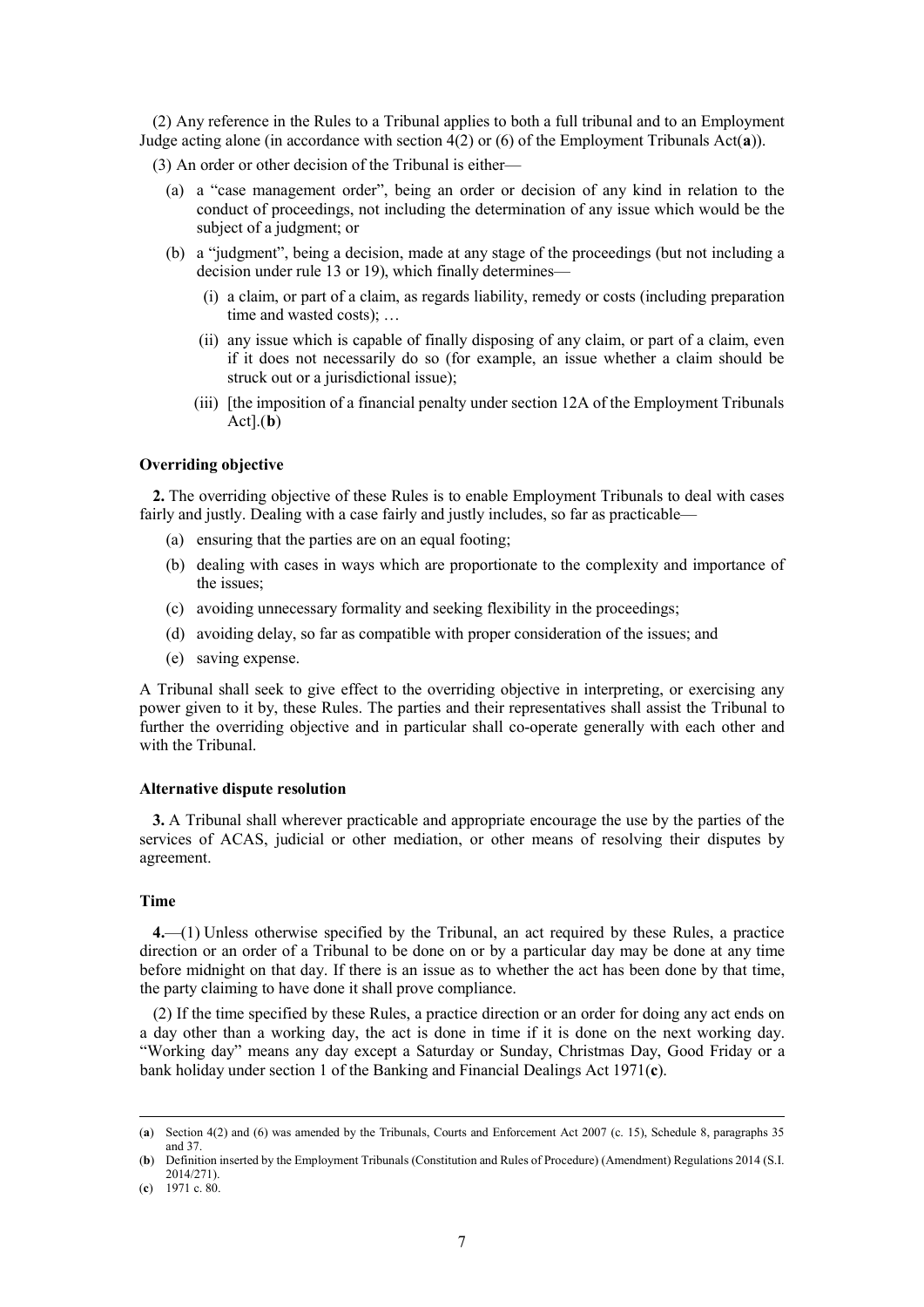(3) Where any act is required to be, or may be, done within a certain number of days of or from an event, the date of that event shall not be included in the calculation. (For example, a response shall be presented within 28 days of the date on which the respondent was sent a copy of the claim: if the claim was sent on 1st October the last day for presentation of the response is 29th October.)

(4) Where any act is required to be, or may be, done not less than a certain number of days before or after an event, the date of that event shall not be included in the calculation. (For example, if a party wishes to present representations in writing for consideration by a Tribunal at a hearing, they shall be presented not less than 7 days before the hearing: if the hearing is fixed for 8th October, the representations shall be presented no later than 1st October.)

(5) Where the Tribunal imposes a time limit for doing any act, the last date for compliance shall, wherever practicable, be expressed as a calendar date.

(6) Where time is specified by reference to the date when a document is sent to a person by the Tribunal, the date when the document was sent shall, unless the contrary is proved, be regarded as the date endorsed on the document as the date of sending or, if there is no such endorsement, the date shown on the letter accompanying the document.

#### <span id="page-7-0"></span>**Extending or shortening time**

**5.** The Tribunal may, on its own initiative or on the application of a party, extend or shorten any time limit specified in these Rules or in any decision, whether or not (in the case of an extension) it has expired.

#### <span id="page-7-1"></span>**Irregularities and non-compliance**

**6.** A failure to comply with any provision of these Rules (except rule 8(1), 16(1), 23 or 25) or any order of the Tribunal (except for an order under rules 38 or 39) does not of itself render void the proceedings or any step taken in the proceedings. In the case of such non-compliance, the Tribunal may take such action as it considers just, which may include all or any of the following—

- (a) waiving or varying the requirement;
- (b) striking out the claim or the response, in whole or in part, in accordance with rule 37;
- (c) barring or restricting a party's participation in the proceedings;
- (d) awarding costs in accordance with rules 74 to 84.

#### <span id="page-7-2"></span>**Presidential Guidance**

**7.** The Presidents may publish guidance for England and Wales and for Scotland, respectively, as to matters of practice and as to how the powers conferred by these Rules may be exercised. Any such guidance shall be published by the Presidents in an appropriate manner to bring it to the attention of claimants, respondents and their advisers. Tribunals must have regard to any such guidance, but they shall not be bound by it.

#### *STARTING A CLAIM*

#### <span id="page-7-3"></span>**Presenting the claim**

**8.**—(1) A claim shall be started by presenting a completed claim form (using a prescribed form) in accordance with any practice direction made under regulation 11 which supplements this rule.

(2) A claim may be presented in England and Wales if—

- (a) the respondent, or one of the respondents, resides or carries on business in England and Wales;
- (b) one or more of the acts or omissions complained of took place in England and Wales;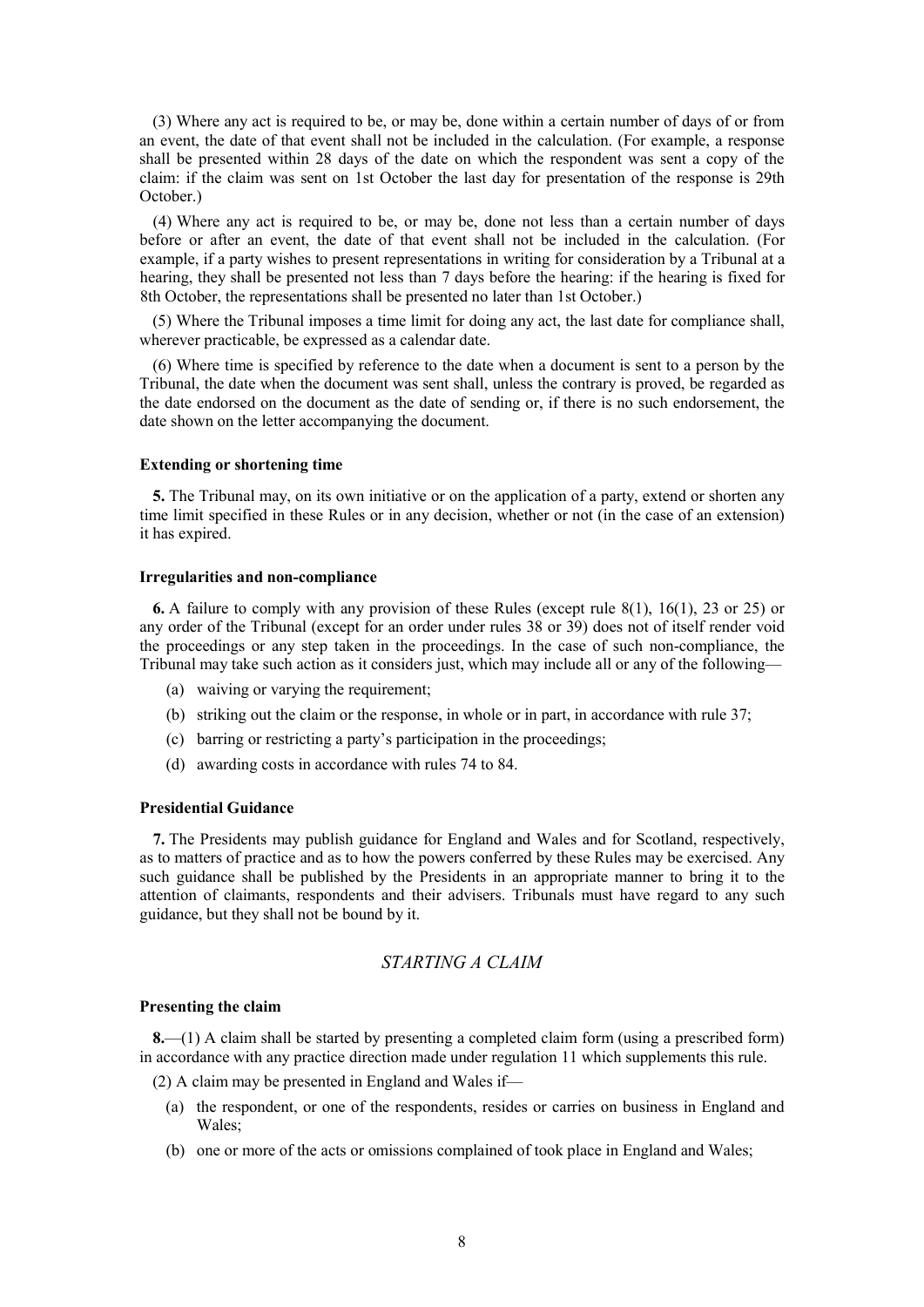- (c) the claim relates to a contract under which the work is or has been performed partly in England and Wales; or
- (d) the Tribunal has jurisdiction to determine the claim by virtue of a connection with Great Britain and the connection in question is at least partly a connection with England and Wales.
- (3) A claim may be presented in Scotland if—
	- (a) the respondent, or one of the respondents, resides or carries on business in Scotland;
	- (b) one or more of the acts or omissions complained of took place in Scotland;
	- (c) the claim relates to a contract under which the work is or has been performed partly in Scotland; or
	- (d) the Tribunal has jurisdiction to determine the claim by virtue of a connection with Great Britain and the connection in question is at least partly a connection with Scotland.

#### <span id="page-8-0"></span>**Multiple claimants**

**9.** Two or more claimants may make their claims on the same claim form if their claims [ give rise to common or related issues of fact or law or if it is otherwise reasonable for their claims to be made on the same claim form].(**[a](#page-8-3)**) Where two or more claimants wrongly include claims on the same claim form, this shall be treated as an irregularity falling under rule 6.

#### <span id="page-8-1"></span>**Rejection: form not used or failure to supply minimum information**

**10.**—(1) The Tribunal shall reject a claim if—

- (a) it is not made on a prescribed form;
- (b) it does not contain all of the following information—
	- (i) each claimant's name;
	- (ii) each claimant's address;
	- (iii) each respondent's name;
	- (iv) each respondent's address [;or
- (c) it does not contain one of the following—
	- (i) an early conciliation number;
	- (ii) confirmation that the claim does not institute any relevant proceedings; or
	- (iii) confirmation that one of the early conciliation exemptions applies.](**[b](#page-8-4)**)

(2) The form shall be returned to the claimant with a notice of rejection explaining why it has been rejected. The notice shall contain information about how to apply for a reconsideration of the rejection.

#### <span id="page-8-2"></span>**Rejection: absence of Tribunal fee or remission application**

**11.**—(1) The Tribunal shall reject a claim if it is not accompanied by a Tribunal fee or a remission application.

(2) Where a claim is accompanied by a Tribunal fee but the amount paid is lower than the amount payable for the presentation of that claim, the Tribunal shall send the claimant a notice specifying a date for payment of the additional amount due and the claim, or part of it in respect of which the relevant Tribunal fee has not been paid, shall be rejected by the Tribunal if the amount due is not paid by the date specified.

<span id="page-8-3"></span><sup>(</sup>**a**) Substituted by the Employment Tribunals (Constitution and Rules of Procedure) (Early Conciliation: Exemptions and Rules of Procedure) (Amendment) Regulations 2020 (S.I. 2020/1003).

<span id="page-8-4"></span><sup>(</sup>**b**) Added by the Employment Tribunals (Constitution and Rules of Procedure) (Amendment) Regulations 2014 (S.I. 2014/271).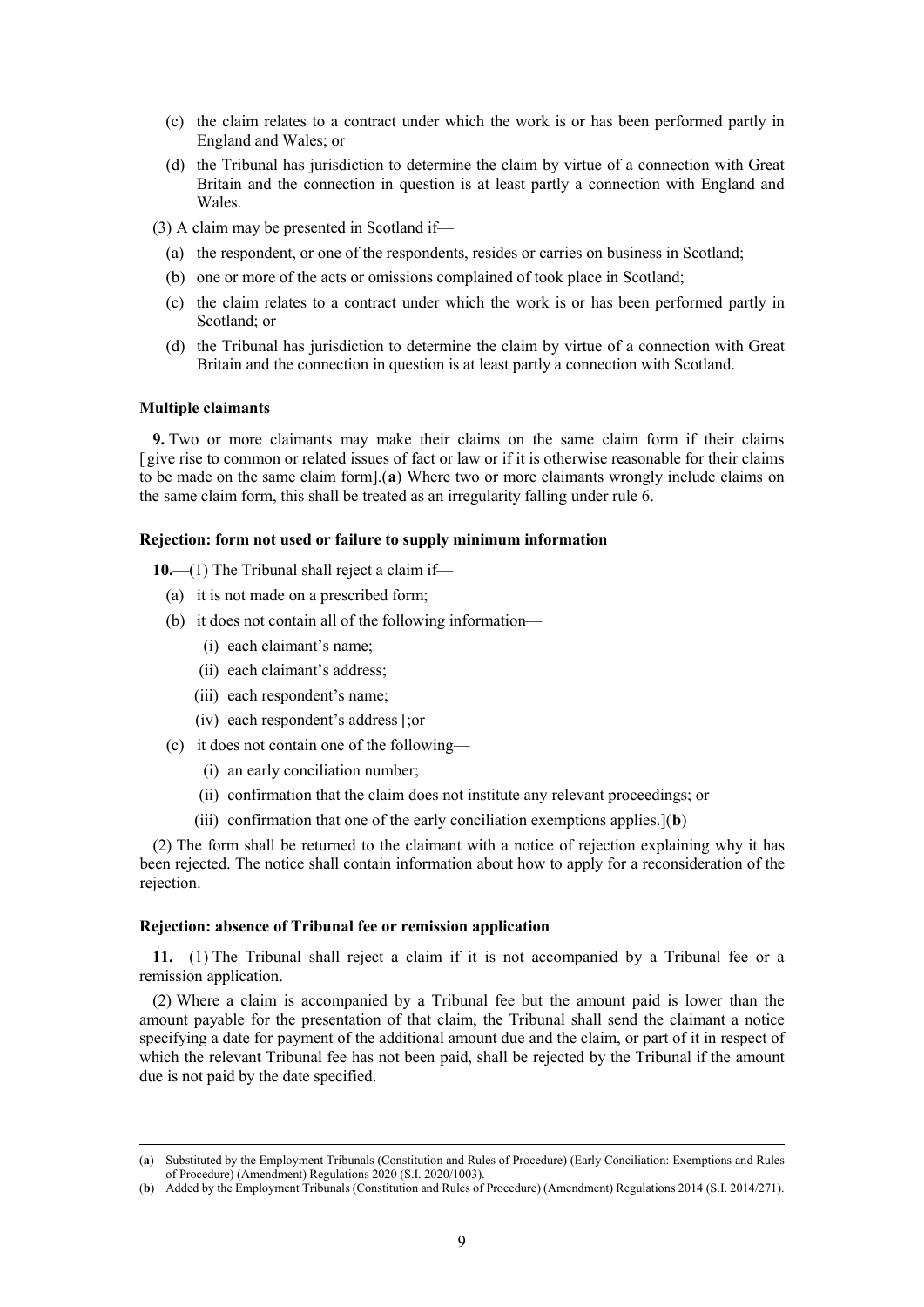(3) If a remission application is refused in part or in full, the Tribunal shall send the claimant a notice specifying a date for payment of the Tribunal fee and the claim shall be rejected by the Tribunal if the Tribunal fee is not paid by the date specified.

(4) If a claim, or part of it, is rejected, the form shall be returned to the claimant with a notice of rejection explaining why it has been rejected.

#### <span id="page-9-0"></span>**Rejection: substantive defects**

**12.**—(1) The staff of the tribunal office shall refer a claim form to an Employment Judge if they consider that the claim, or part of it, may be—

- (a) one which the Tribunal has no jurisdiction to consider;
- (b) in a form which cannot sensibly be responded to or is otherwise an abuse of the process;
- (c) [one which institutes relevant proceedings and is made on a claim form that does not contain either an early conciliation number or confirmation that one of the early conciliation exemptions applies;
- (d) one which institutes relevant proceedings, is made on a claim form which contains confirmation that one of the early conciliation exemptions applies, and an early conciliation exemption does not apply;

[(da) one which institutes relevant proceedings and the early conciliation number on the claim form is not the same as the early conciliation number on the early conciliation certificate;](**[a](#page-9-2)**)

- (e) one which institutes relevant proceedings and the name of the claimant on the claim form is not the same as the name of the prospective claimant on the early conciliation certificate to which the early conciliation number relates; or
- (f) one which institutes relevant proceedings and the name of the respondent on the claim form is not the same as the name of the prospective respondent on the early conciliation certificate to which the early conciliation number relates.](**[b](#page-9-3)**)

(2) The claim, or part of it, shall be rejected if the Judge considers that the claim, or part of it, is of a kind described in sub-paragraphs (a)[, (b), (c) or (d)](**[c](#page-9-4)**) of paragraph (1).

[(2ZA) The claim shall be rejected if the Judge considers that the claim is of a kind described in sub-paragraph (da) of paragraph (1) unless the Judge considers that the claimant made an error in relation to an early conciliation number and it would not be in the interests of justice to reject the claim.](**[d](#page-9-5)**)

[(2A) The claim, or part of it, shall be rejected if the Judge considers that the claim, or part of it, is of a kind described in sub-paragraph (e) or (f) of paragraph (1) unless the Judge considers that the claimant made [an](**[e](#page-9-6)**) error in relation to a name or address and it would not be in the interests of justice to reject the claim.](**[f](#page-9-7)**)

(3) If the claim is rejected, the form shall be returned to the claimant together with a notice of rejection giving the Judge's reasons for rejecting the claim, or part of it. The notice shall contain information about how to apply for a reconsideration of the rejection.

#### <span id="page-9-1"></span>**Reconsideration of rejection**

**13.**—(1) A claimant whose claim has been rejected (in whole or in part) under rule 10 or 12 may apply for a reconsideration on the basis that either—

<span id="page-9-2"></span><sup>(</sup>**a**) Added by the Employment Tribunals (Constitution and Rules of Procedure) (Early Conciliation: Exemptions and Rules of Procedure) (Amendment) Regulations 2020 (S.I. 2020/1003).

<span id="page-9-3"></span><sup>(</sup>**b**) Added by the Employment Tribunals (Constitution and Rules of Procedure) (Amendment) Regulations 2014 (S.I. 2014/271).

<span id="page-9-4"></span><sup>(</sup>**c**) Added by the Employment Tribunals (Constitution and Rules of Procedure) (Amendment) Regulations 2014 (S.I. 2014/271). (**d**) Substituted by the Employment Tribunals (Constitution and Rules of Procedure) (Early Conciliation: Exemptions and Rules

<span id="page-9-6"></span><span id="page-9-5"></span>of Procedure) (Amendment) Regulations 2020 (S.I. 2020/1003). (**e**) Added by the Employment Tribunals (Constitution and Rules of Procedure) (Early Conciliation: Exemptions and Rules of

Procedure) (Amendment) Regulations 2020 (S.I. 2020/1003).

<span id="page-9-7"></span><sup>(</sup>**f**) Added by the Employment Tribunals (Constitution and Rules of Procedure) (Amendment) Regulations 2014 (S.I. 2014/271).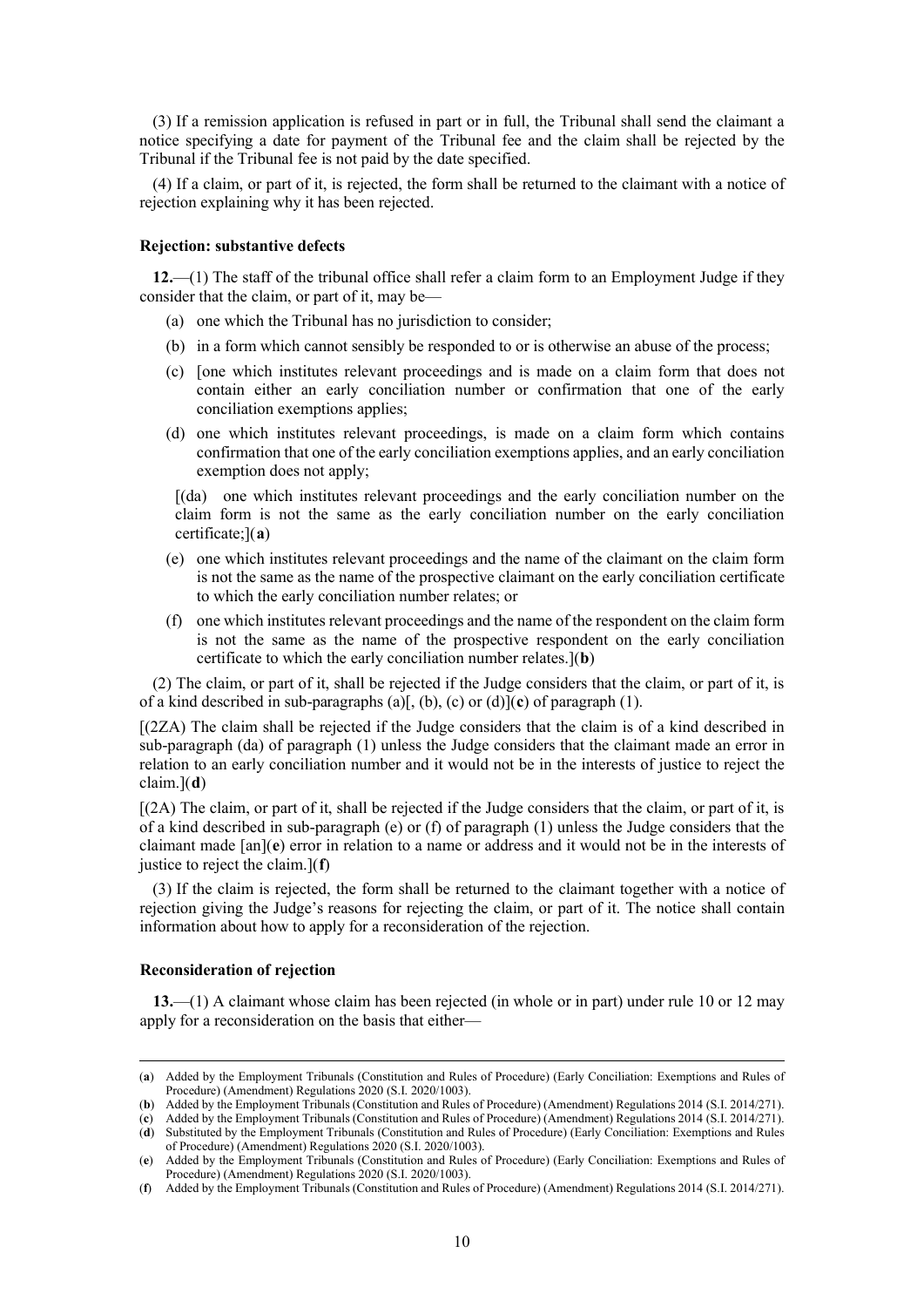- (a) the decision to reject was wrong; or
- (b) the notified defect can be rectified.

(2) The application shall be in writing and presented to the Tribunal within 14 days of the date that the notice of rejection was sent. It shall explain why the decision is said to have been wrong or rectify the defect and if the claimant wishes to request a hearing this shall be requested in the application.

(3) If the claimant does not request a hearing, or an Employment Judge decides, on considering the application, that the claim shall be accepted in full, the Judge shall determine the application without a hearing. Otherwise the application shall be considered at a hearing attended only by the claimant.

(4) If the Judge decides that the original rejection was correct but that the defect has been rectified, the claim shall be treated as presented on the date that the defect was rectified.

#### <span id="page-10-0"></span>**Protected disclosure claims: notification to a regulator**

**14.** If a claim alleges that the claimant has made a protected disclosure, the Tribunal may, with the consent of the claimant, send a copy of any accepted claim to a regulator listed in Schedule 1 to the Public Interest Disclosure (Prescribed Persons) Order 1999(**[a](#page-10-4)**). "Protected disclosure" has the meaning given to it by section 43A of the Employment Rights Act 1996(**[b](#page-10-5)**).

#### *THE RESPONSE TO THE CLAIM*

#### <span id="page-10-1"></span>**Sending claim form to respondents**

**15.** Unless the claim is rejected, the Tribunal shall send a copy of the claim form, together with a prescribed response form, to each respondent with a notice which includes information on—

- (a) whether any part of the claim has been rejected; and
- (b) how to submit a response to the claim, the time limit for doing so and what will happen if a response is not received by the Tribunal within that time limit.

#### <span id="page-10-2"></span>**Response**

**16.**—(1) The response shall be on a prescribed form and presented to the tribunal office within 28 days of the date that the copy of the claim form was sent by the Tribunal.

(2) A response form may include the response of more than one respondent if [the responses give rise to common or related issues of fact or law or if it is otherwise reasonable for the responses to be made on a single response form].(**[c](#page-10-6)**)

(3) A response form may include the response to more than one claim if the claims [give rise to common or related issues of fact or law or if it is otherwise reasonable for the responses to be made on a single response form]..(**[d](#page-10-7)**)

#### <span id="page-10-3"></span>**Rejection: form not used or failure to supply minimum information**

**17.**—(1) The Tribunal shall reject a response if—

- (a) it is not made on a prescribed form; or
- (b) it does not contain all of the following information—

<span id="page-10-4"></span><sup>(</sup>**a**) S.I. 1999/1549, amended by the Energy Act 2004 (c. 20), and S.I. 2003/1993, 2004/3265, 2005/2035, 2005/2464, 2005/3172, 2008/531, 2008/2831, 2009/462, 2009/2457, 2009/2748, 2010/7, 2010/671, 2011/2581, 2012/462, 2012/725, 2012/1641, 2012/1479, 2012/2400.

<span id="page-10-5"></span><sup>(</sup>**b**) 1996 c. 18; section 43A was inserted by the Public Interest Disclosure Act 1996 (c. 23), section 1.

<span id="page-10-6"></span><sup>(</sup>**c**) Substituted by the Employment Tribunals (Constitution and Rules of Procedure) (Early Conciliation: Exemptions and Rules of Procedure) (Amendment) Regulations 2020 (S.I. 2020/1003).

<span id="page-10-7"></span><sup>(</sup>**d**) Substituted by the Employment Tribunals (Constitution and Rules of Procedure) (Early Conciliation: Exemptions and Rules of Procedure) (Amendment) Regulations 2020 (S.I. 2020/1003).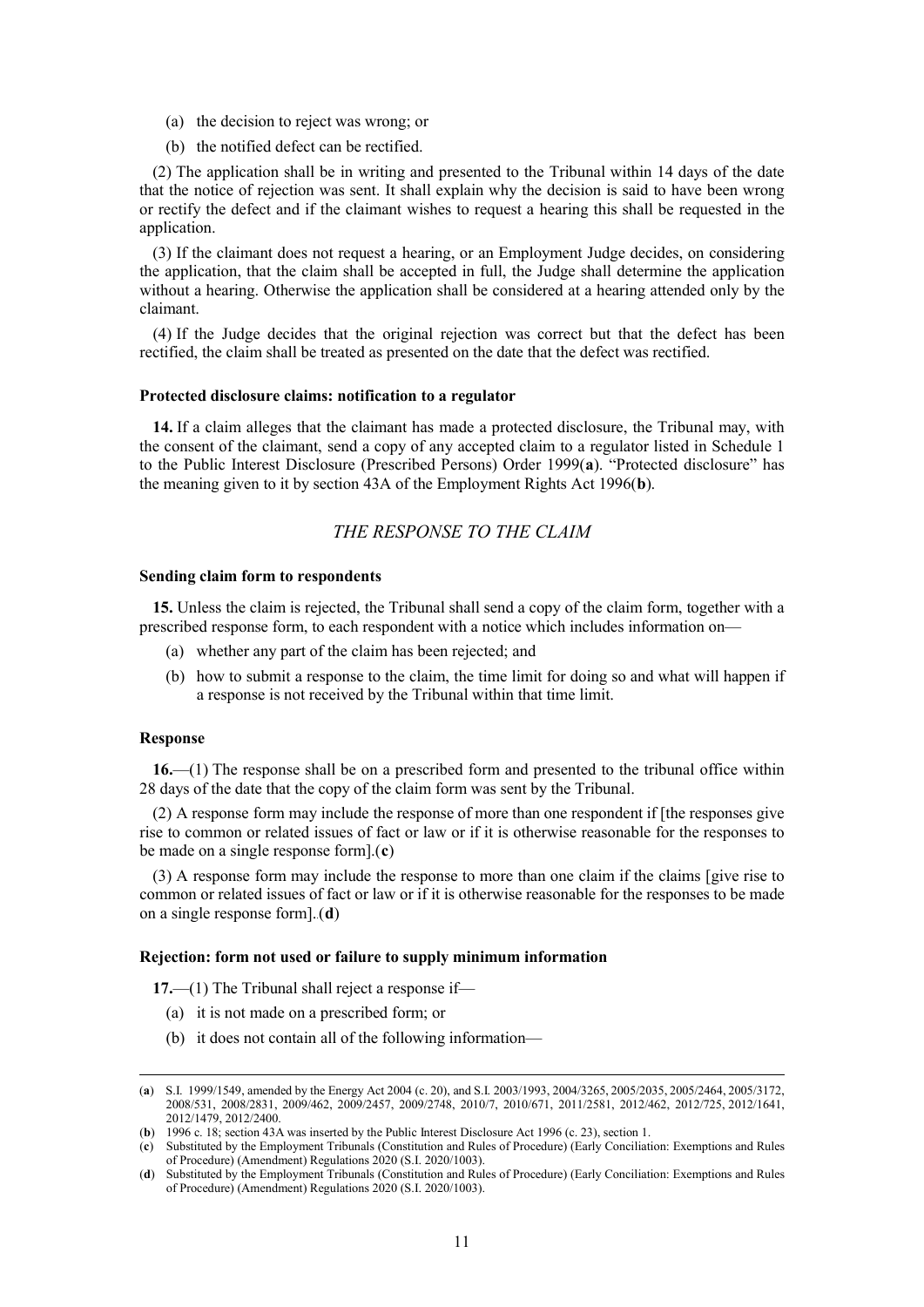- (i) the respondent's full name;
- (ii) the respondent's address;
- (iii) whether the respondent wishes to resist any part of the claim.

(2) The form shall be returned to the respondent with a notice of rejection explaining why it has been rejected. The notice shall explain what steps may be taken by the respondent, including the need (if appropriate) to apply for an extension of time, and how to apply for a reconsideration of the rejection.

#### <span id="page-11-0"></span>**Rejection: form presented late**

**18.**—(1) A response shall be rejected by the Tribunal if it is received outside the time limit in rule 16 (or any extension of that limit granted within the original limit) unless an application for extension has already been made under rule 20 or the response includes or is accompanied by such an application (in which case the response shall not be rejected pending the outcome of the application).

(2) The response shall be returned to the respondent together with a notice of rejection explaining that the response has been presented late. The notice shall explain how the respondent can apply for an extension of time and how to apply for a reconsideration.

#### <span id="page-11-1"></span>**Reconsideration of rejection**

**19.**—(1) A respondent whose response has been rejected under rule 17 or 18 may apply for a reconsideration on the basis that the decision to reject was wrong or, in the case of a rejection under rule 17, on the basis that the notified defect can be rectified.

(2) The application shall be in writing and presented to the Tribunal within 14 days of the date that the notice of rejection was sent. It shall explain why the decision is said to have been wrong or rectify the defect and it shall state whether the respondent requests a hearing.

(3) If the respondent does not request a hearing, or [an](**[a](#page-11-3)**) Employment Judge decides, on considering the application, that the response shall be accepted in full, the Judge shall determine the application without a hearing. Otherwise the application shall be considered at a hearing attended only by the respondent.

(4) If [ a](**[b](#page-11-4)**) Judge decides that the original rejection was correct but that the defect has been rectified, the response shall be treated as presented on the date that the defect was rectified (but the Judge may extend time under rule 5).

#### <span id="page-11-2"></span>**Applications for extension of time for presenting response**

**20.**—(1) An application for an extension of time for presenting a response shall be presented in writing and copied to the claimant. It shall set out the reason why the extension is sought and shall, except where the time limit has not yet expired, be accompanied by a draft of the response which the respondent wishes to present or an explanation of why that is not possible and if the respondent wishes to request a hearing this shall be requested in the application.

(2) The claimant may within 7 days of receipt of the application give reasons in writing explaining why the application is opposed.

(3) An Employment Judge may determine the application without a hearing.

(4) If the decision is to refuse an extension, any prior rejection of the response shall stand. If the decision is to allow an extension, any judgment issued under rule 21 shall be set aside.

<span id="page-11-3"></span><sup>(</sup>**a**) Substituted by the Employment Tribunals (Constitution and Rules of Procedure) (Early Conciliation: Exemptions and Rules of Procedure) (Amendment) Regulations 2020 (S.I. 2020/1003).

<span id="page-11-4"></span><sup>(</sup>**b**) Substituted by the Employment Tribunals (Constitution and Rules of Procedure) (Early Conciliation: Exemptions and Rules of Procedure) (Amendment) Regulations 2020 (S.I. 2020/1003).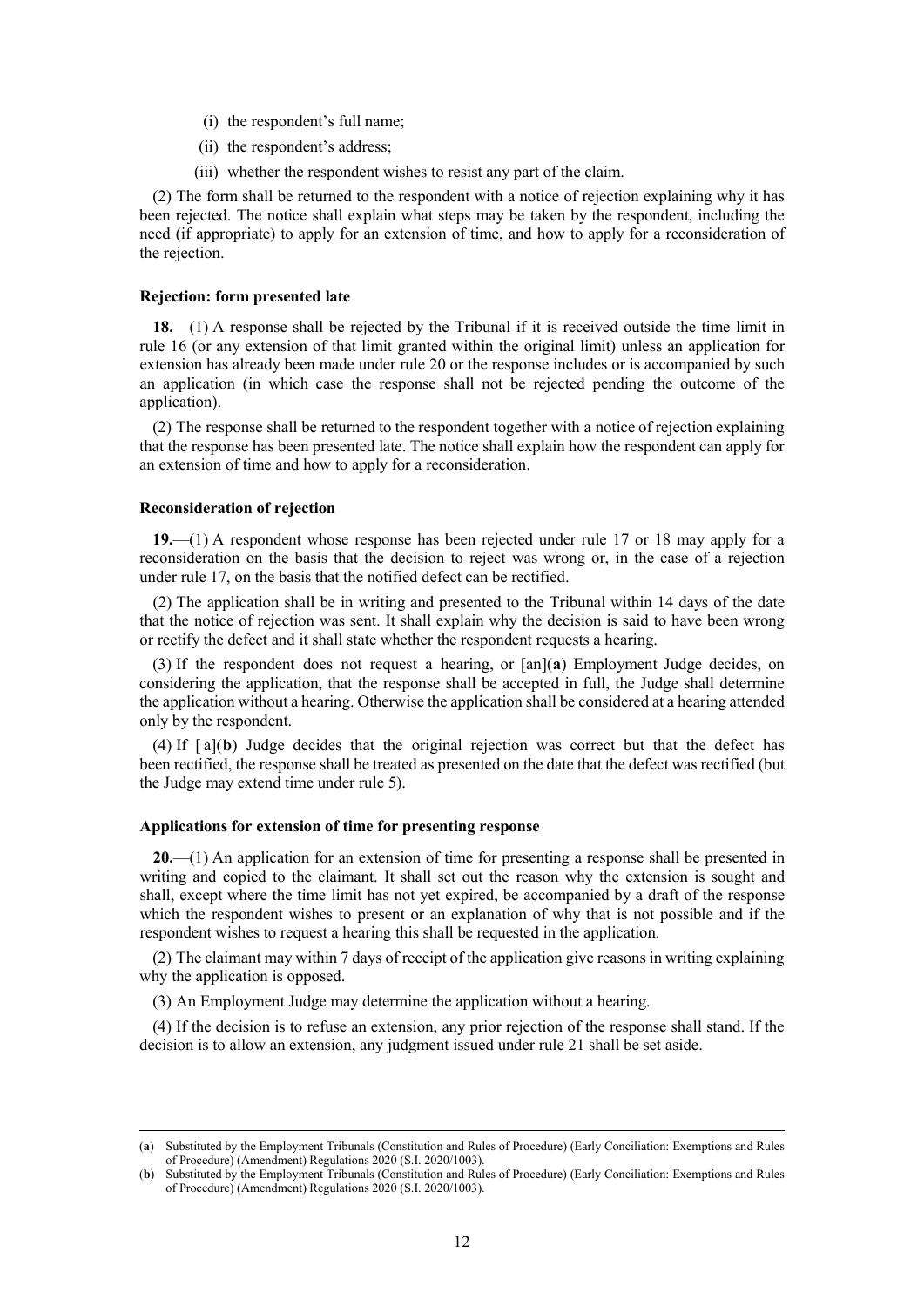#### <span id="page-12-0"></span>**Effect of non-presentation or rejection of response, or case not contested**

**21.**—(1) Where on the expiry of the time limit in rule 16 no response has been presented, or any response received has been rejected and no application for a reconsideration is outstanding, or where the respondent has stated that no part of the claim is contested, paragraphs (2) and (3) shall apply.

(2) An Employment Judge shall decide whether on the available material (which may include further information which the parties are required by a Judge to provide), a determination can properly be made of the claim, or part of it. To the extent that a determination can be made, the Judge shall issue a judgment accordingly. Otherwise, a hearing shall be fixed before a Judge alone. [Where a Judge has directed that a preliminary issue requires to be determined at a hearing a judgment may be issued by a Judge under this rule after that issue has been determined without a further hearing.](**[a](#page-12-6)**)

(3) The respondent shall be entitled to notice of any hearings and decisions of the Tribunal but, unless and until an extension of time is granted, shall only be entitled to participate in any hearing to the extent permitted by the Judge.

#### <span id="page-12-1"></span>**Notification of acceptance**

**22.** Where the Tribunal accepts the response it shall send a copy of it to all other parties.

#### *EMPLOYER'S CONTRACT CLAIM*

#### <span id="page-12-2"></span>**Making an employer's contract claim**

**23.** Any employer's contract claim shall be made as part of the response, presented in accordance with rule 16, to a claim which includes an employee's contract claim. An employer's contract claim may be rejected on the same basis as a claimant's claim may be rejected under rule 12, in which case rule 13 shall apply.

#### <span id="page-12-3"></span>**Notification of employer's contract claim**

**24.** When the Tribunal sends the response to the other parties in accordance with rule 22 it shall notify the claimant that the response includes an employer's contract claim and include information on how to submit a response to the claim, the time limit for doing so, and what will happen if a response is not received by the Tribunal within that time limit.

#### <span id="page-12-4"></span>**Responding to an employer's contract claim**

**25.** A claimant's response to an employer's contract claim shall be presented to the tribunal office within 28 days of the date that the response was sent to the claimant. If no response is presented within that time limit, rules 20 and 21 shall apply.

#### *INITIAL CONSIDERATION OF CLAIM FORM AND RESPONSE*

#### <span id="page-12-5"></span>**Initial consideration**

**26.**—(1) As soon as possible after the acceptance of the response, the Employment Judge shall consider all of the documents held by the Tribunal in relation to the claim, to confirm whether there are arguable complaints and defences within the jurisdiction of the Tribunal (and for that purpose the Judge may order a party to provide further information).

(2) Except in a case where notice is given under rule 27 or 28, the Judge conducting the initial consideration shall make a case management order (unless made already) and may propose judicial mediation or other forms of dispute resolution.

<span id="page-12-6"></span><sup>(</sup>**a**) Added by the Employment Tribunals (Constitution and Rules of Procedure) (Early Conciliation: Exemptions and Rules of Procedure) (Amendment) Regulations 2020 (S.I. 2020/1003).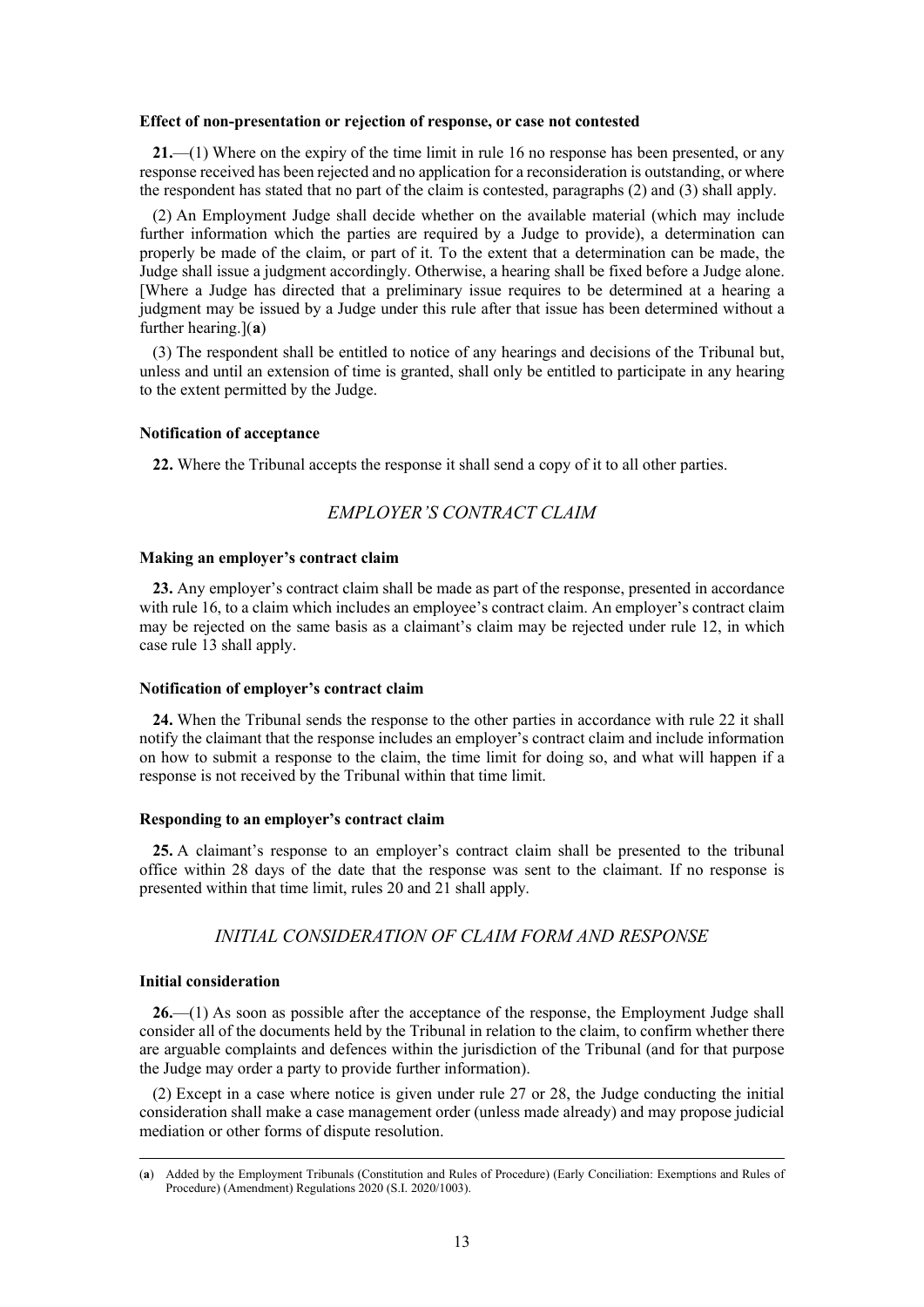#### <span id="page-13-0"></span>**Dismissal of claim (or part)**

**27.**—(1) If the Employment Judge considers either that the Tribunal has no jurisdiction to consider the claim, or part of it, or that the claim, or part of it, has no reasonable prospect of success, the Tribunal shall send a notice to the parties—

- (a) setting out the Judge's view and the reasons for it; and
- (b) ordering that the claim, or the part in question, shall be dismissed on such date as is specified in the notice unless before that date the claimant has presented written representations to the Tribunal explaining why the claim (or part) should not be dismissed.

(2) If no such representations are received, the claim shall be dismissed from the date specified without further order (although the Tribunal shall write to the parties to confirm what has occurred).

(3) If representations are received within the specified time they shall be considered by an Employment Judge, who shall either permit the claim (or part) to proceed or fix a hearing for the purpose of deciding whether it should be permitted to do so. The respondent may, but need not, attend and participate in the hearing.

(4) If any part of the claim is permitted to proceed the Judge shall make a case management order.

#### <span id="page-13-1"></span>**Dismissal of response (or part)**

**28.**—(1) If the Employment Judge considers that the response to the claim, or part of it, has no reasonable prospect of success the Tribunal shall send a notice to the parties—

- (a) setting out the Judge's view and the reasons for it;
- (b) ordering that the response, or the part in question, shall be dismissed on such date as is specified in the notice unless before that date the respondent has presented written representations to the Tribunal explaining why the response (or part) should not be dismissed; and
- (c) specifying the consequences of the dismissal of the response, in accordance with paragraph (5) below.

(2) If no such representations are received, the response shall be dismissed from the date specified without further order (although the Tribunal shall write to the parties to confirm what has occurred).

(3) If representations are received within the specified time they shall be considered by an Employment Judge, who shall either permit the response (or part) to stand or fix a hearing for the purpose of deciding whether it should be permitted to do so. The claimant may, but need not, attend and participate in the hearing.

(4) If any part of the response is permitted to stand the Judge shall make a case management order.

(5) Where a response is dismissed, the effect shall be as if no response had been presented, as set out in rule 21 above.

#### *CASE MANAGEMENT ORDERS AND OTHER POWERS*

#### <span id="page-13-2"></span>**Case management orders**

**29.** The Tribunal may at any stage of the proceedings, on its own initiative or on application, make a case management order. [Subject to rule 30A(2) and (3)](**[a](#page-13-3)**) the particular powers identified in the following rules do not restrict that general power. A case management order may vary, suspend or set aside an earlier case management order where that is necessary in the interests of justice, and in particular where a party affected by the earlier order did not have a reasonable opportunity to make representations before it was made.

<span id="page-13-3"></span><sup>(</sup>**a**) Added by the Employment Tribunals (Constitution and Rules of Procedure) (Amendment) Regulations 2016 (S.I. 2016/271).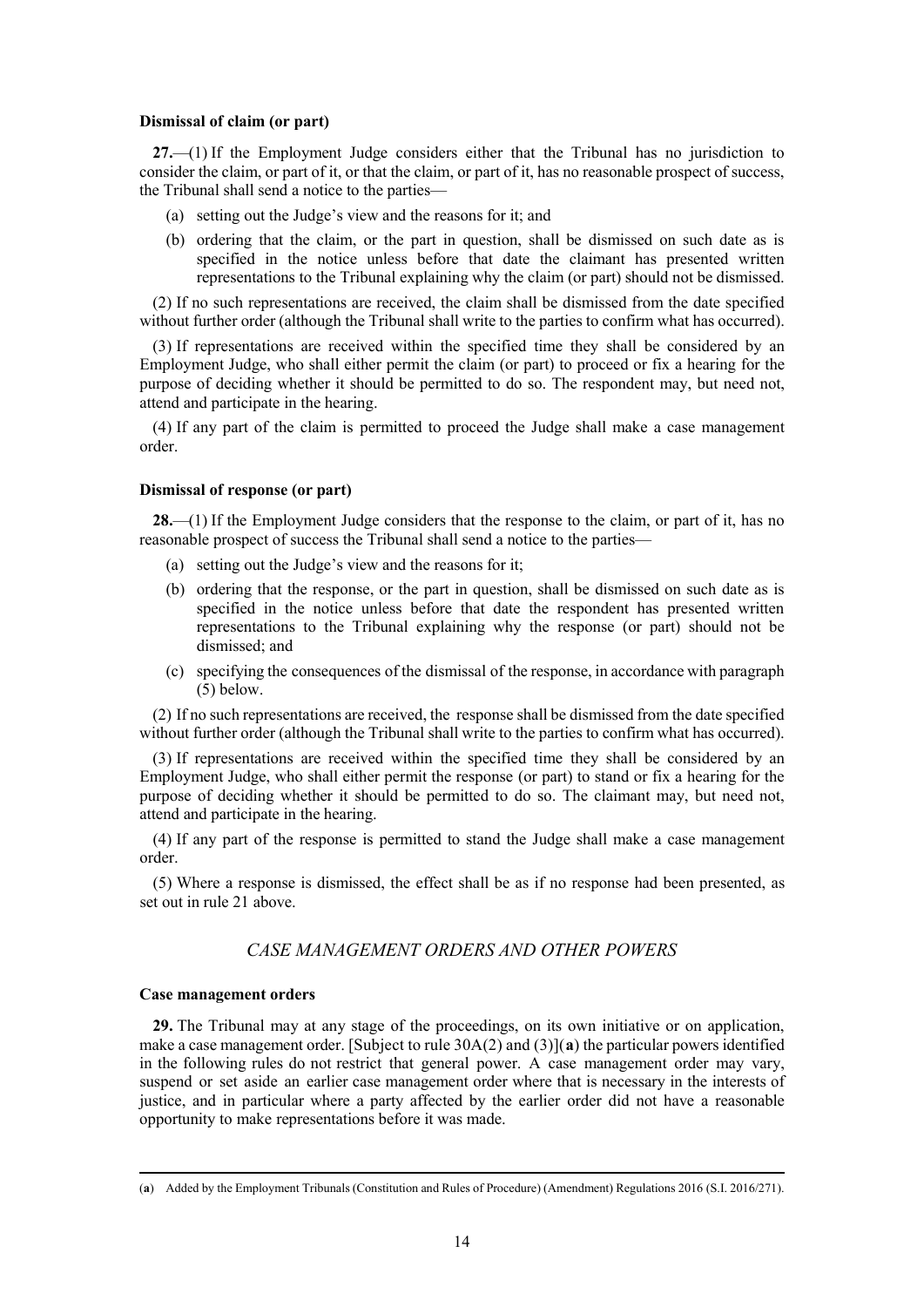#### <span id="page-14-0"></span>**Applications for case management orders**

**30.**—(1) An application by a party for a particular case management order may be made either at a hearing or presented in writing to the Tribunal.

(2) Where a party applies in writing, they shall notify the other parties that any objections to the application should be sent to the Tribunal as soon as possible.

(3) The Tribunal may deal with such an application in writing or order that it be dealt with at a preliminary or final hearing.

#### <span id="page-14-1"></span>**[Postponements**

**30A**.—(1) An application by a party for the postponement of a hearing shall be presented to the Tribunal and communicated to the other parties as soon as possible after the need for a postponement becomes known.

(2) Where a party makes an application for a postponement of a hearing less than 7 days before the date on which the hearing begins, the Tribunal may only order the postponement where—

- (a) all other parties consent to the postponement and—
	- (i) it is practicable and appropriate for the purposes of giving the parties the opportunity to resolve their disputes by agreement; or
	- (ii) it is otherwise in accordance with the overriding objective;
- (b) the application was necessitated by an act or omission of another party or the Tribunal; or
- (c) there are exceptional circumstances.

(3) Where a Tribunal has ordered two or more postponements of a hearing in the same proceedings on the application of the same party and that party makes an application for a further postponement, the Tribunal may only order a postponement on that application where—

- (a) all other parties consent to the postponement and—
	- (i) it is practicable and appropriate for the purposes of giving the parties the opportunity to resolve their disputes by agreement; or
	- (ii) it is otherwise in accordance with the overriding objective;
- (b) the application was necessitated by an act or omission of another party or the Tribunal; or
- (c) there are exceptional circumstances.
- (4) For the purposes of this rule—
	- (a) references to postponement of a hearing include any adjournment which causes the hearing to be held or continued on a later date;
	- (b) "exceptional circumstances" may include ill health relating to an existing long term health condition or disability.](**[a](#page-14-4)**)

#### <span id="page-14-2"></span>**Disclosure of documents and information**

**31.** The Tribunal may order any person in Great Britain to disclose documents or information to a party (by providing copies or otherwise) or to allow a party to inspect such material as might be ordered by a county court or, in Scotland, by a sheriff.

#### <span id="page-14-3"></span>**Requirement to attend to give evidence**

**32.** The Tribunal may order any person in Great Britain to attend a hearing to give evidence, produce documents, or produce information. [Where an order is made under this rule, the Tribunal shall notify the parties in writing that the order has been made, and the name of the person required to attend the hearing.](**[b](#page-14-5)**)

<span id="page-14-4"></span><sup>(</sup>**a**) Added by the Employment Tribunals (Constitution and Rules of Procedure) (Amendment) Regulations 2016 (S.I. 2016/271).

<span id="page-14-5"></span><sup>(</sup>**b**) Added by the Employment Tribunals (Constitution and Rules of Procedure) (Early Conciliation: Exemptions and Rules of Procedure) (Amendment) Regulations 2020 (S.I. 2020/1003).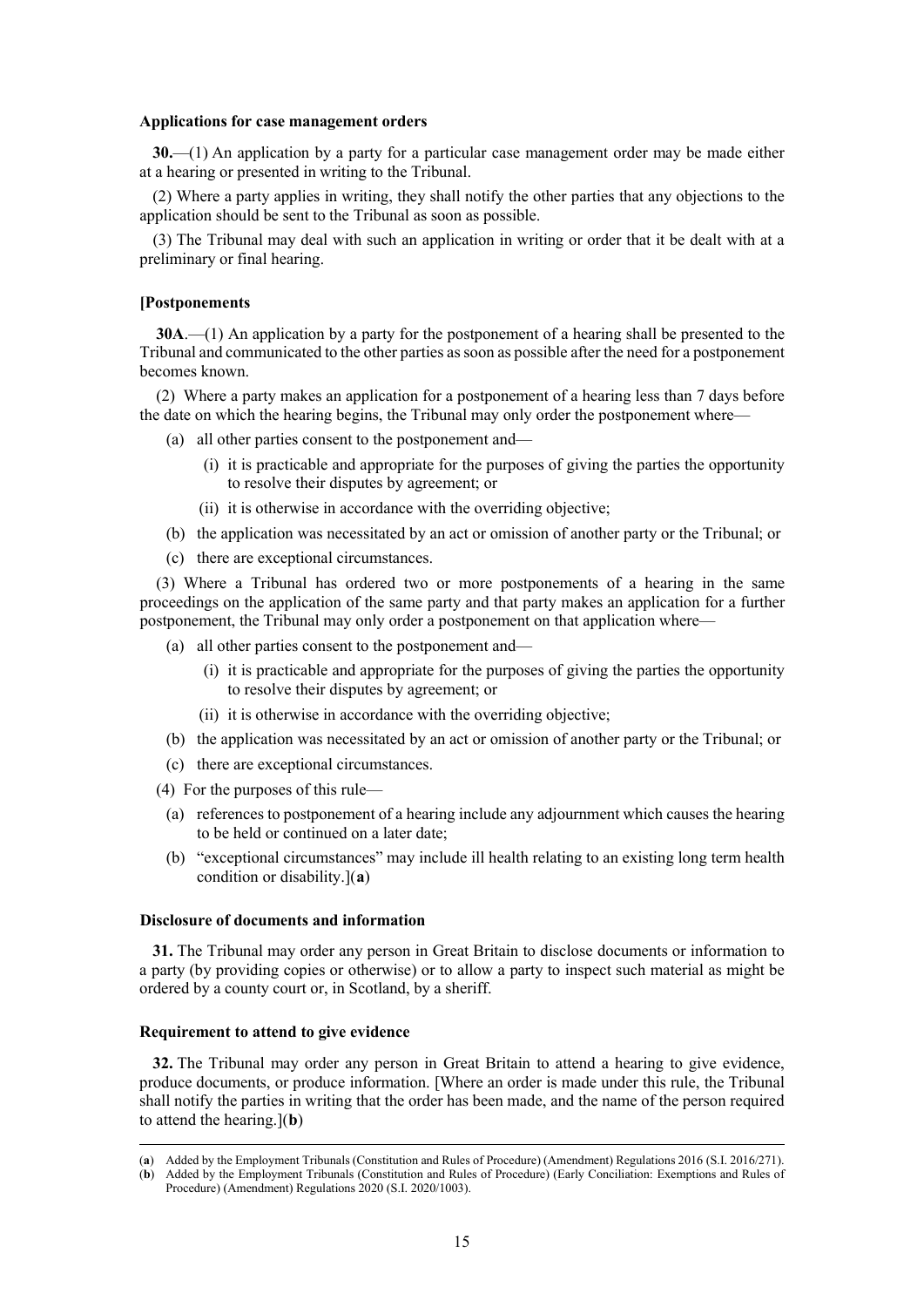#### <span id="page-15-0"></span>**Evidence from other EU Member States**

**33.** The Tribunal may use the procedures for obtaining evidence prescribed in Council Regulation (EC) No 1206/2001 of 28 May 2001(**[a](#page-15-5)**) on cooperation between the courts of the Member States in the taking of evidence in civil or commercial matters(**[b](#page-15-6)**).

#### <span id="page-15-1"></span>**Addition, substitution and removal of parties**

**34.** The Tribunal may on its own initiative, or on the application of a party or any other person wishing to become a party, add any person as a party, by way of substitution or otherwise, if it appears that there are issues between that person and any of the existing parties falling within the jurisdiction of the Tribunal which it is in the interests of justice to have determined in the proceedings; and may remove any party apparently wrongly included.

#### <span id="page-15-2"></span>**Other persons**

**35.** The Tribunal may permit any person to participate in proceedings, on such terms as may be specified, in respect of any matter in which that person has a legitimate interest.

#### <span id="page-15-3"></span>**Lead cases**

**36.**—(1) Where a Tribunal considers that two or more claims give rise to common or related issues of fact or law, the Tribunal or the President may make an order specifying one or more of those claims as a lead case and staying, or in Scotland sisting, the other claims ("the related cases").

(2) When the Tribunal makes a decision in respect of the common or related issues it shall send a copy of that decision to each party in each of the related cases and, subject to paragraph (3), that decision shall be binding on each of those parties.

(3) Within 28 days after the date on which the Tribunal sent a copy of the decision to a party under paragraph (2), that party may apply in writing for an order that the decision does not apply to, and is not binding on the parties to, a particular related case.

(4) If a lead case is withdrawn before the Tribunal makes a decision in respect of the common or related issues, it shall make an order as to—

- (a) whether another claim is to be specified as a lead case; and
- (b) whether any order affecting the related cases should be set aside or varied.

#### <span id="page-15-4"></span>**Striking out**

**37.**—(1) At any stage of the proceedings, either on its own initiative or on the application of a party, a Tribunal may strike out all or part of a claim or response on any of the following grounds—

- (a) that it is scandalous or vexatious or has no reasonable prospect of success;
- (b) that the manner in which the proceedings have been conducted by or on behalf of the claimant or the respondent (as the case may be) has been scandalous, unreasonable or vexatious;
- (c) for non-compliance with any of these Rules or with an order of the Tribunal;
- (d) that it has not been actively pursued;
- (e) that the Tribunal considers that it is no longer possible to have a fair hearing in respect of the claim or response (or the part to be struck out).

(2) A claim or response may not be struck out unless the party in question has been given a reasonable opportunity to make representations, either in writing or, if requested by the party, at a hearing.

<span id="page-15-5"></span><sup>(</sup>**a**) Word substituted by the Employment Tribunals (Constitution and Rules of Procedure) (Amendment) Regulations 2014 (S.I. 2014/271).

<span id="page-15-6"></span><sup>(</sup>**b**) OJ L 174, 27.6.01, p.1.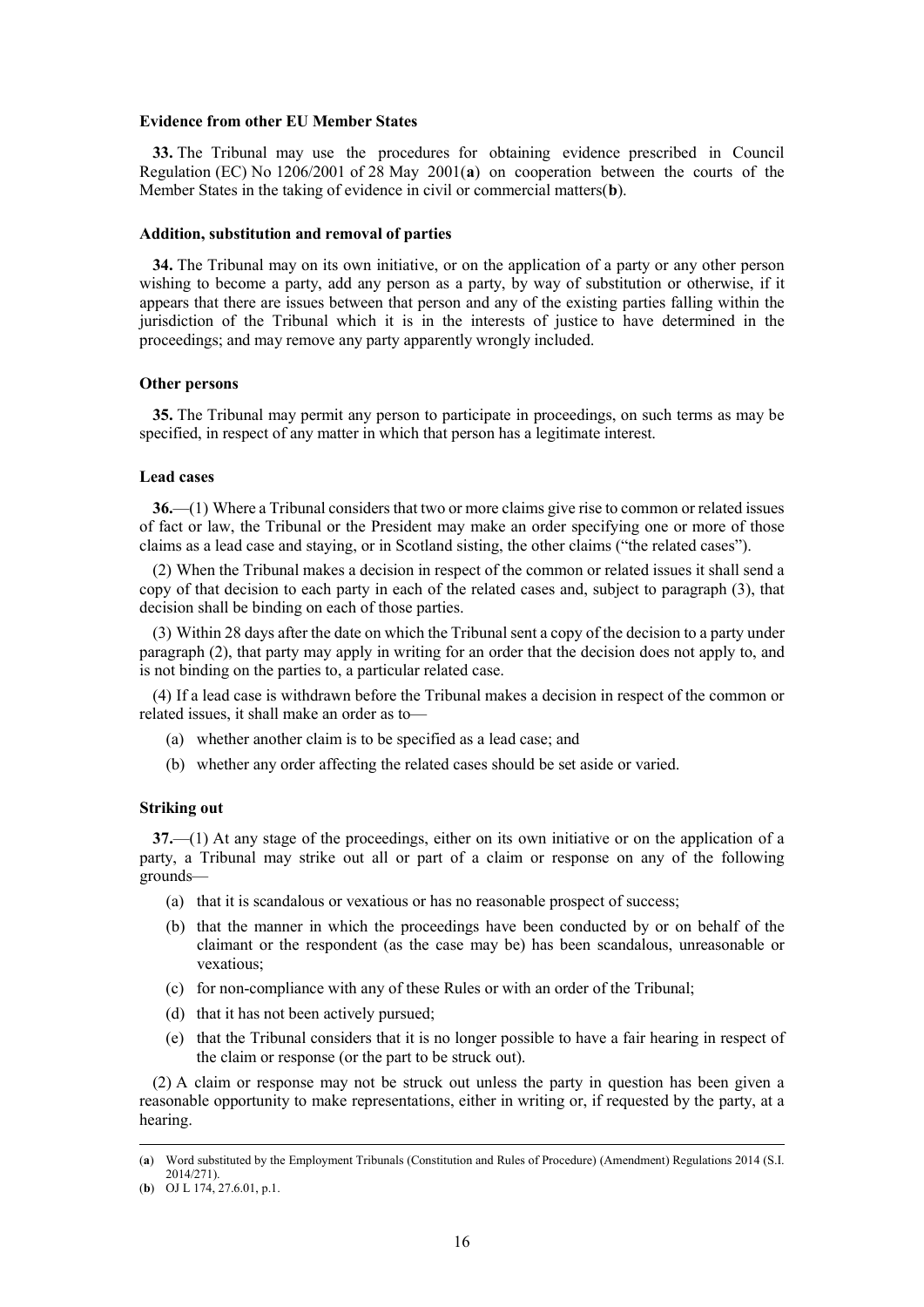(3) Where a response is struck out, the effect shall be as if no response had been presented, as set out in rule 21 above.

#### <span id="page-16-0"></span>**Unless orders**

**38.**—(1) An order may specify that if it is not complied with by the date specified the claim or response, or part of it, shall be dismissed without further order. If a claim or response, or part of it, is dismissed on this basis the Tribunal shall give written notice to the parties confirming what has occurred.

(2) A party whose claim or response has been dismissed, in whole or in part, as a result of such an order may apply to the Tribunal in writing, within 14 days of the date that the notice was sent, to have the order set aside on the basis that it is in the interests of justice to do so. Unless the application includes a request for a hearing, the Tribunal may determine it on the basis of written representations.

(3) Where a response is dismissed under this rule, the effect shall be as if no response had been presented, as set out in rule 21.

#### <span id="page-16-1"></span>**Deposit orders**

**39.**—(1) Where at a preliminary hearing (under rule 53) the Tribunal considers that any specific allegation or argument in a claim or response has little reasonable prospect of success, it may make an order requiring a party ("the paying party") to pay a deposit not exceeding £1,000 as a condition of continuing to advance that allegation or argument.

(2) The Tribunal shall make reasonable enquiries into the paying party's ability to pay the deposit and have regard to any such information when deciding the amount of the deposit.

(3) The Tribunal's reasons for making the deposit order shall be provided with the order and the paying party must be notified about the potential consequences of the order.

(4) If the paying party fails to pay the deposit by the date specified the specific allegation or argument to which the deposit order relates shall be struck out. Where a response is struck out, the consequences shall be as if no response had been presented, as set out in rule 21.

(5) If the Tribunal at any stage following the making of a deposit order decides the specific allegation or argument against the paying party for substantially the reasons given in the deposit order—

- (a) the paying party shall be treated as having acted unreasonably in pursuing that specific allegation or argument for the purpose of rule 76, unless the contrary is shown; and
- (b) the deposit shall be paid to the other party (or, if there is more than one, to such other party or parties as the Tribunal orders),

otherwise the deposit shall be refunded.

(6) If a deposit has been paid to a party under paragraph (5)(b) and a costs or preparation time order has been made against the paying party in favour of the party who received the deposit, the amount of the deposit shall count towards the settlement of that order.

#### <span id="page-16-2"></span>**Non-payment of fees**

**40.**—(1) Subject to rule 11, where a party has not paid a relevant Tribunal fee or presented a remission application in respect of that fee the Tribunal will send the party a notice specifying a date for payment of the Tribunal fee or presentation of a remission application.

(2) If at the date specified in a notice sent under paragraph (1) the party has not paid the Tribunal fee and no remission application in respect of that fee has been presented—

- (a) where the Tribunal fee is payable in relation to a claim, the claim shall be dismissed without further order;
- (b) where the Tribunal fee is payable in relation to an employer's contract claim, the employer's contract claim shall be dismissed without further order;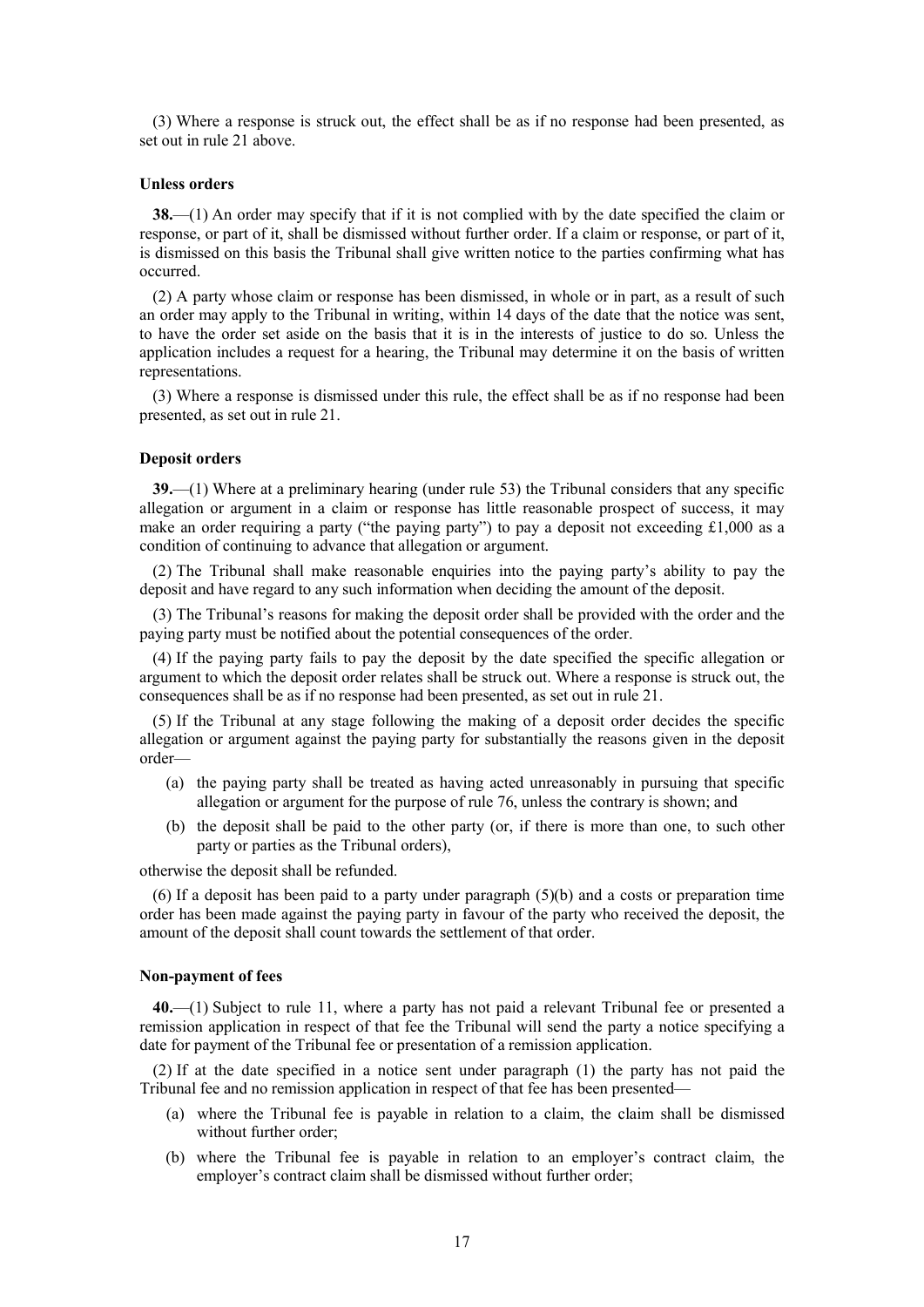- (c) where the Tribunal fee is payable in relation to an application, the application shall be dismissed without further order;
- (d) where the Tribunal fee is payable in relation to judicial mediation, the judicial mediation shall not take place.

(3) Where a remission application is refused in part or in full, the Tribunal shall send the claimant a notice specifying a date for payment of the Tribunal fee.

(4) If at the date specified in a notice sent under paragraph (3) the party has not paid the Tribunal fee, the consequences shall be those referred to in sub-paragraphs (a) to (d) of paragraph (2).

(5) In the event of a dismissal under paragraph (2) or (4) a party may apply for the claim or response, or part of it, which was dismissed to be reinstated and the Tribunal may order a reinstatement. A reinstatement shall be effective only if the Tribunal fee is paid, or a remission application is presented and accepted, by the date specified in the order.

#### *RULES COMMON TO ALL KINDS OF HEARING*

#### <span id="page-17-0"></span>**General**

**41.** The Tribunal may regulate its own procedure and shall conduct the hearing in the manner it considers fair, having regard to the principles contained in the overriding objective. The following rules do not restrict that general power. The Tribunal shall seek to avoid undue formality and may itself question the parties or any witnesses so far as appropriate in order to clarify the issues or elicit the evidence. The Tribunal is not bound by any rule of law relating to the admissibility of evidence in proceedings before the courts.

#### <span id="page-17-1"></span>**Written representations**

**42.** The Tribunal shall consider any written representations from a party, including a party who does not propose to attend the hearing, if they are delivered to the Tribunal and to all other parties not less than 7 days before the hearing.

#### <span id="page-17-2"></span>**Witnesses**

**43.** Where a witness is called to give oral evidence, any witness statement of that person ordered by the Tribunal shall stand as that witness's evidence in chief unless the Tribunal orders otherwise. Witnesses shall be required to give their oral evidence on oath or affirmation. The Tribunal may exclude from the hearing any person who is to appear as a witness in the proceedings until such time as that person gives evidence if it considers it in the interests of justice to do so.

#### <span id="page-17-3"></span>**Inspection of witness statements**

**44.** Subject to rules 50 and 94, [and the provisions in this rule regarding hearings by electronic communication,](**[a](#page-17-4)**) any witness statement which stands as evidence in chief shall be available for inspection during the course of the hearing by members of the public attending the hearing unless the Tribunal decides that all or any part of the statement is not to be admitted as evidence, in which case the statement or that part shall not be available for inspection. [Where a hearing is conducted by electronic communication under rule 46, inspection of the witness statement may be otherwise than during the course of a hearing.](**[b](#page-17-5)**)

<span id="page-17-4"></span><sup>(</sup>**a**) Added by the Employment Tribunals (Constitution and Rules of Procedure) (Early Conciliation: Exemptions and Rules of Procedure) (Amendment) Regulations 2020 (S.I. 2020/1003).

<span id="page-17-5"></span><sup>(</sup>**b**) Added by the Employment Tribunals (Constitution and Rules of Procedure) (Early Conciliation: Exemptions and Rules of Procedure) (Amendment) Regulations 2020 (S.I. 2020/1003).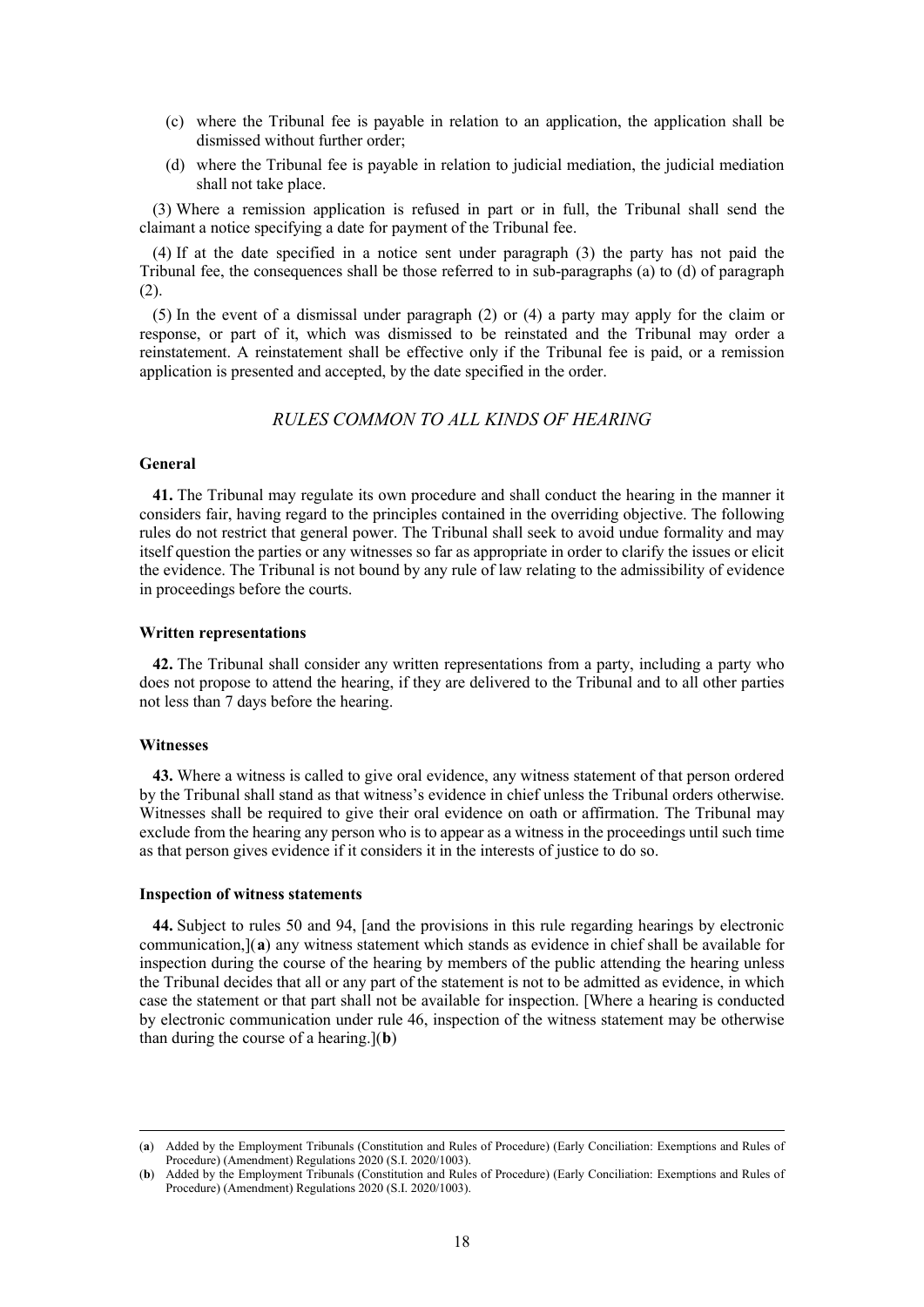#### <span id="page-18-0"></span>**Timetabling**

**45.** A Tribunal may impose limits on the time that a party may take in presenting evidence, questioning witnesses or making submissions, and may prevent the party from proceeding beyond any time so allotted.

#### <span id="page-18-1"></span>**Hearings by electronic communication**

**46.** A hearing may be conducted, in whole or in part, by use of electronic communication (including by telephone) provided that the Tribunal considers that it would be just and equitable to do so and provided that the parties and members of the public attending the hearing are able to hear what the Tribunal hears and[, so far as practicable,](**[a](#page-18-6)**) see any witness as seen by the Tribunal.

#### <span id="page-18-2"></span>**Non-attendance**

**47.** If a party fails to attend or to be represented at the hearing, the Tribunal may dismiss the claim or proceed with the hearing in the absence of that party. Before doing so, it shall consider any information which is available to it, after any enquiries that may be practicable, about the reasons for the party's absence.

#### <span id="page-18-3"></span>**Conversion from preliminary hearing to final hearing and vice versa**

**48.** A Tribunal conducting a preliminary hearing may order that it be treated as a final hearing, or vice versa, if the Tribunal is properly constituted for the purpose and if it is satisfied that neither party shall be materially prejudiced by the change.

#### <span id="page-18-4"></span>**Majority decisions**

**49.** Where a Tribunal is composed of three persons any decision may be made by a majority and if it is composed of two persons the Employment Judge has a second or casting vote.

#### <span id="page-18-5"></span>**Privacy and restrictions on disclosure**

**50.**—(1) A Tribunal may at any stage of the proceedings, on its own initiative or on application, make an order with a view to preventing or restricting the public disclosure of any aspect of those proceedings so far as it considers necessary in the interests of justice or in order to protect the Convention rights of any person or in the circumstances identified in section 10A of the Employment Tribunals Act.

(2) In considering whether to make an order under this rule, the Tribunal shall give full weight to the principle of open justice and to the Convention right to freedom of expression.

(3) Such orders may include—

- (a) an order that a hearing that would otherwise be in public be conducted, in whole or in part, in private;
- (b) an order that the identities of specified parties, witnesses or other persons referred to in the proceedings should not be disclosed to the public, by the use of anonymisation or otherwise, whether in the course of any hearing or in its listing or in any documents entered on the Register or otherwise forming part of the public record;
- (c) an order for measures preventing witnesses at a public hearing being identifiable by members of the public;
- (d) a restricted reporting order within the terms of section 11 or 12 of the Employment Tribunals Act.

(4) Any party, or other person with a legitimate interest, who has not had a reasonable opportunity to make representations before an order under this rule is made may apply to the Tribunal in writing

<span id="page-18-6"></span><sup>(</sup>**a**) Added by the Employment Tribunals (Constitution and rules of Procedure) (Early Conciliation: Exemptions and Rules of Procedure) (Amendment) Regulations 2020 (S.I. 2020/1003).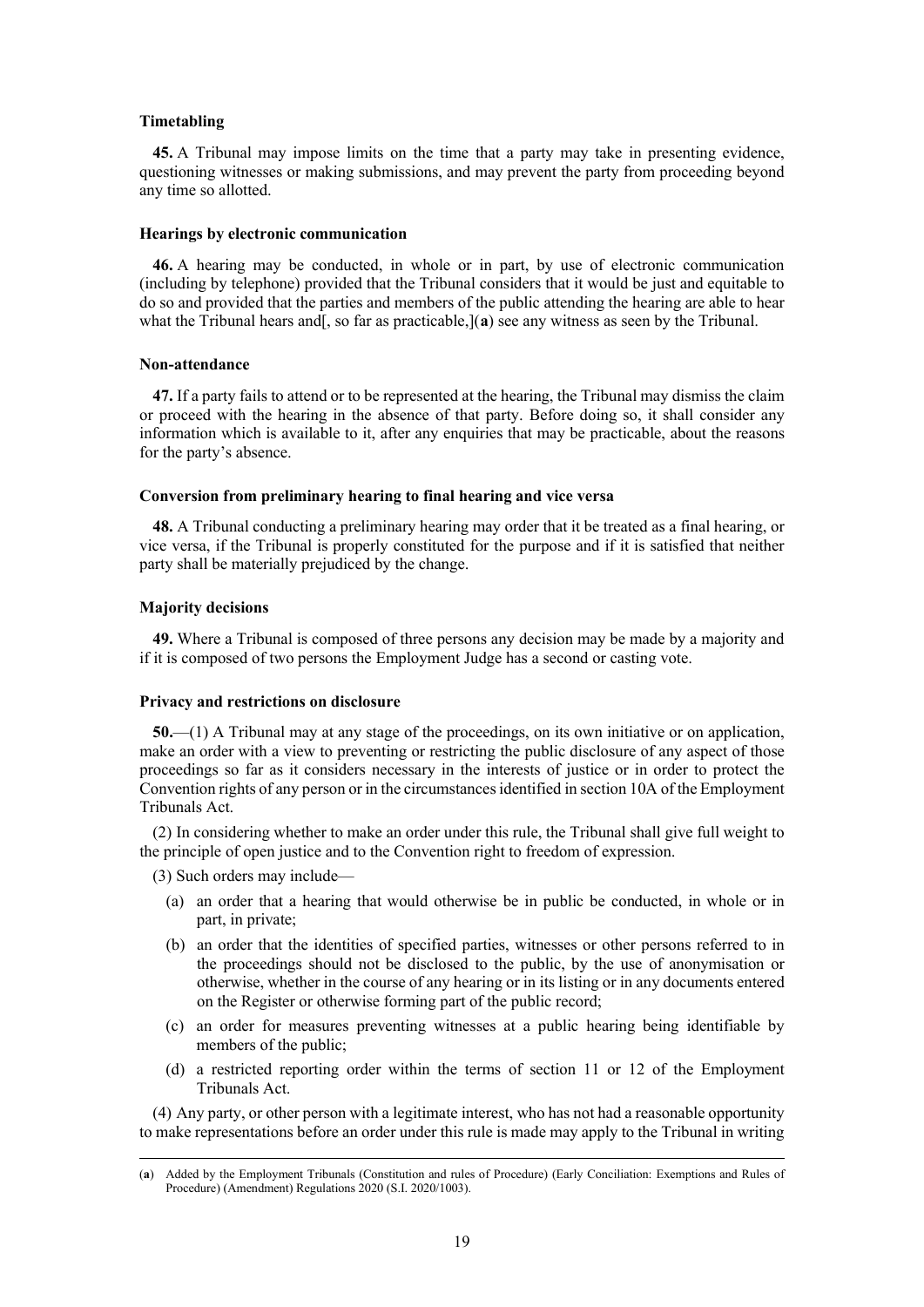for the order to be revoked or discharged, either on the basis of written representations or, if requested, at a hearing.

(5) Where an order is made under paragraph  $(3)(d)$  above—

- (a) it shall specify the person whose identity is protected; and may specify particular matters of which publication is prohibited as likely to lead to that person's identification;
- (b) it shall specify the duration of the order;
- (c) the Tribunal shall ensure that a notice of the fact that such an order has been made in relation to those proceedings is displayed on the notice board of the Tribunal with any list of the proceedings taking place before the Tribunal, and on the door of the room in which the proceedings affected by the order are taking place; and
- (d) the Tribunal may order that it applies also to any other proceedings being heard as part of the same hearing.

(6) "Convention rights" has the meaning given to it in section 1 of the Human Rights Act 1998(**[a](#page-19-3)**).

#### *WITHDRAWAL*

#### <span id="page-19-0"></span>**End of claim**

**51.** Where a claimant informs the Tribunal, either in writing or in the course of a hearing, that a claim, or part of it, is withdrawn, the claim, or part, comes to an end, subject to any application that the respondent may make for a costs, preparation time or wasted costs order.

#### <span id="page-19-1"></span>**Dismissal following withdrawal**

**52.** Where a claim, or part of it, has been withdrawn under rule 51, the Tribunal shall issue a judgment dismissing it (which means that the claimant may not commence a further claim against the respondent raising the same, or substantially the same, complaint) unless—

- (a) the claimant has expressed at the time of withdrawal a wish to reserve the right to bring such a further claim and the Tribunal is satisfied that there would be legitimate reason for doing so; or
- (b) the Tribunal believes that to issue such a judgment would not be in the interests of justice.

#### *PRELIMINARY HEARINGS*

#### <span id="page-19-2"></span>**Scope of preliminary hearings**

**53.**—(1) A preliminary hearing is a hearing at which the Tribunal may do one or more of the following—

- (a) conduct a preliminary consideration of the claim with the parties and make a case management order (including an order relating to the conduct of the final hearing);
- (b) determine any preliminary issue;
- (c) consider whether a claim or response, or any part, should be struck out under rule 37;
- (d) make a deposit order under rule 39;
- (e) explore the possibility of settlement or alternative dispute resolution (including judicial mediation).
- (2) There may be more than one preliminary hearing in any case.

<span id="page-19-3"></span><sup>(</sup>**a**) 1998 c. 42.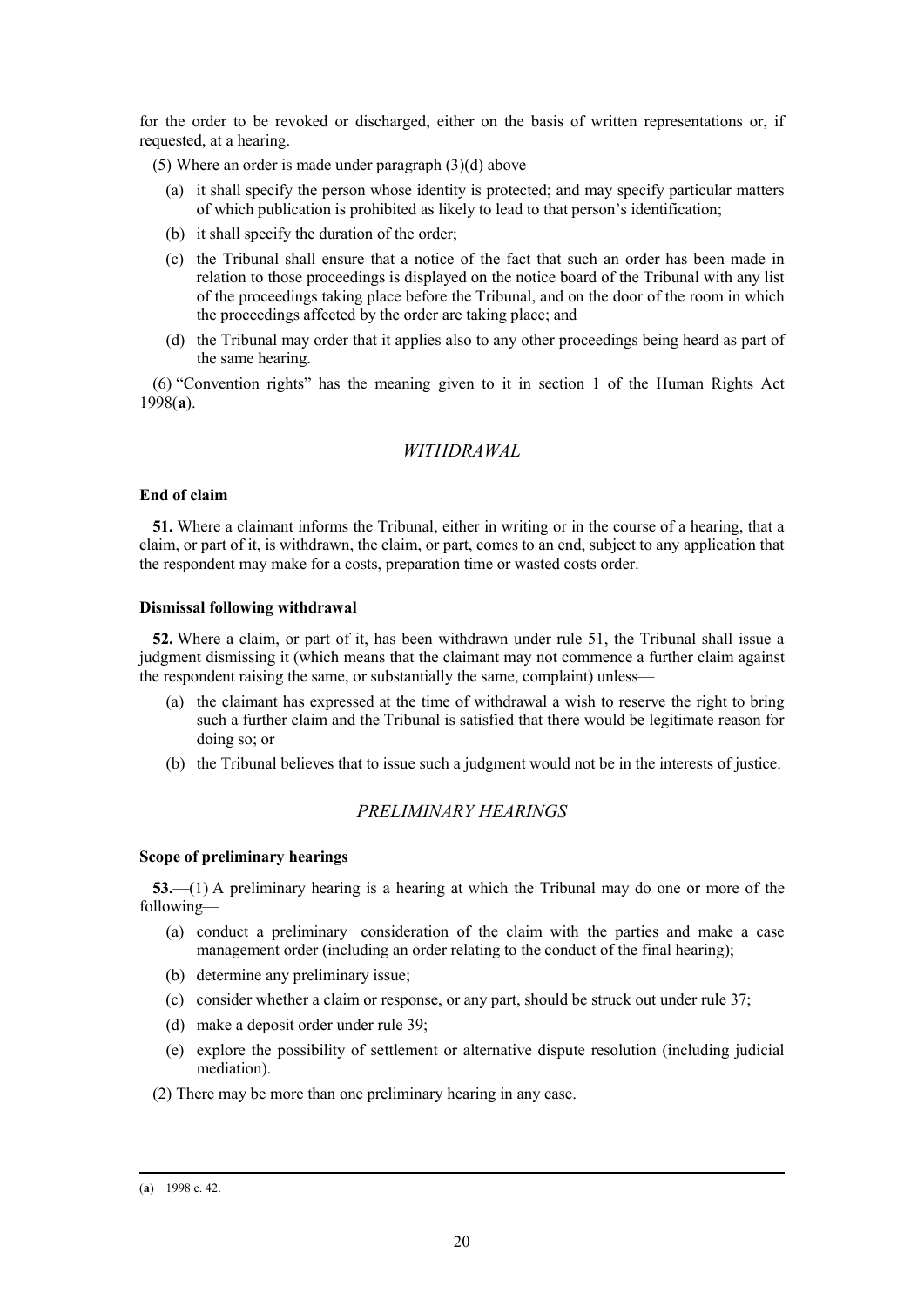(3) "Preliminary issue" means, as regards any complaint, any substantive issue which may determine liability (for example, an issue as to jurisdiction or as to whether an employee was dismissed).

#### <span id="page-20-0"></span>**Fixing of preliminary hearings**

**54.** [A preliminary hearing may be directed by the Tribunal on its own initiative at any time or as the result of an application by a party. The Tribunal shall give the parties reasonable notice of the date of the hearing and in the case of a hearing involving any preliminary issues at least 14 days' notice shall be given and the notice shall specify the preliminary issues that are to be, or may be, decided at the hearing.](**[a](#page-20-7)**)

#### <span id="page-20-1"></span>**Constitution of tribunal for preliminary hearings**

**55.** Preliminary hearings shall be conducted by an Employment Judge alone, except that where notice has been given that any preliminary issues are to be, or may be, decided at the hearing a party may request in writing that the hearing be conducted by a full tribunal in which case an Employment Judge shall decide whether that would be desirable.

#### <span id="page-20-2"></span>**When preliminary hearings shall be in public**

**56.** Preliminary hearings shall be conducted in private, except that where the hearing involves a determination under rule 53(1)(b) or (c), any part of the hearing relating to such a determination shall be in public (subject to rules 50 and 94) and the Tribunal may direct that the entirety of the hearing be in public.

#### *FINAL HEARING*

#### <span id="page-20-3"></span>**Scope of final hearing**

**57.** A final hearing is a hearing at which the Tribunal determines the claim or such parts as remain outstanding following the initial consideration (under rule 26) or any preliminary hearing. There may be different final hearings for different issues (for example, liability, remedy or costs).

#### <span id="page-20-4"></span>**Notice of final hearing**

**58.** The Tribunal shall give the parties not less than 14 days' notice of the date of a final hearing. [Notice of a final hearing may be given before the date that the response is to be presented under rule 16(1), provided the date of the hearing is no sooner than 14 days after the date on which the response form is to be presented to the Tribunal in accordance with rule 16(1).](**[b](#page-20-8)**)

#### <span id="page-20-5"></span>**When final hearing shall be in public**

**59.** Any final hearing shall be in public, subject to rules 50 and 94.

#### *DECISIONS AND REASONS*

#### <span id="page-20-6"></span>**Decisions made without a hearing**

**60.** Decisions made without a hearing shall be communicated in writing to the parties, identifying the Employment Judge who has made the decision.

<span id="page-20-7"></span><sup>(</sup>**a**) Substituted by the Employment Tribunals (Constitution and Rules of Procedure) (Early Conciliation: Exemptions and Rules of Procedure) (Amendment) Regulations 2021 (S.I. 2021/1037).

<span id="page-20-8"></span><sup>(</sup>**b**) Added by the Employment Tribunals (Constitution and Rules of Procedure) (Early Conciliation: Exemptions and Rules of Procedure) (Amendment) Regulations 2020 (S.I. 2020/1003).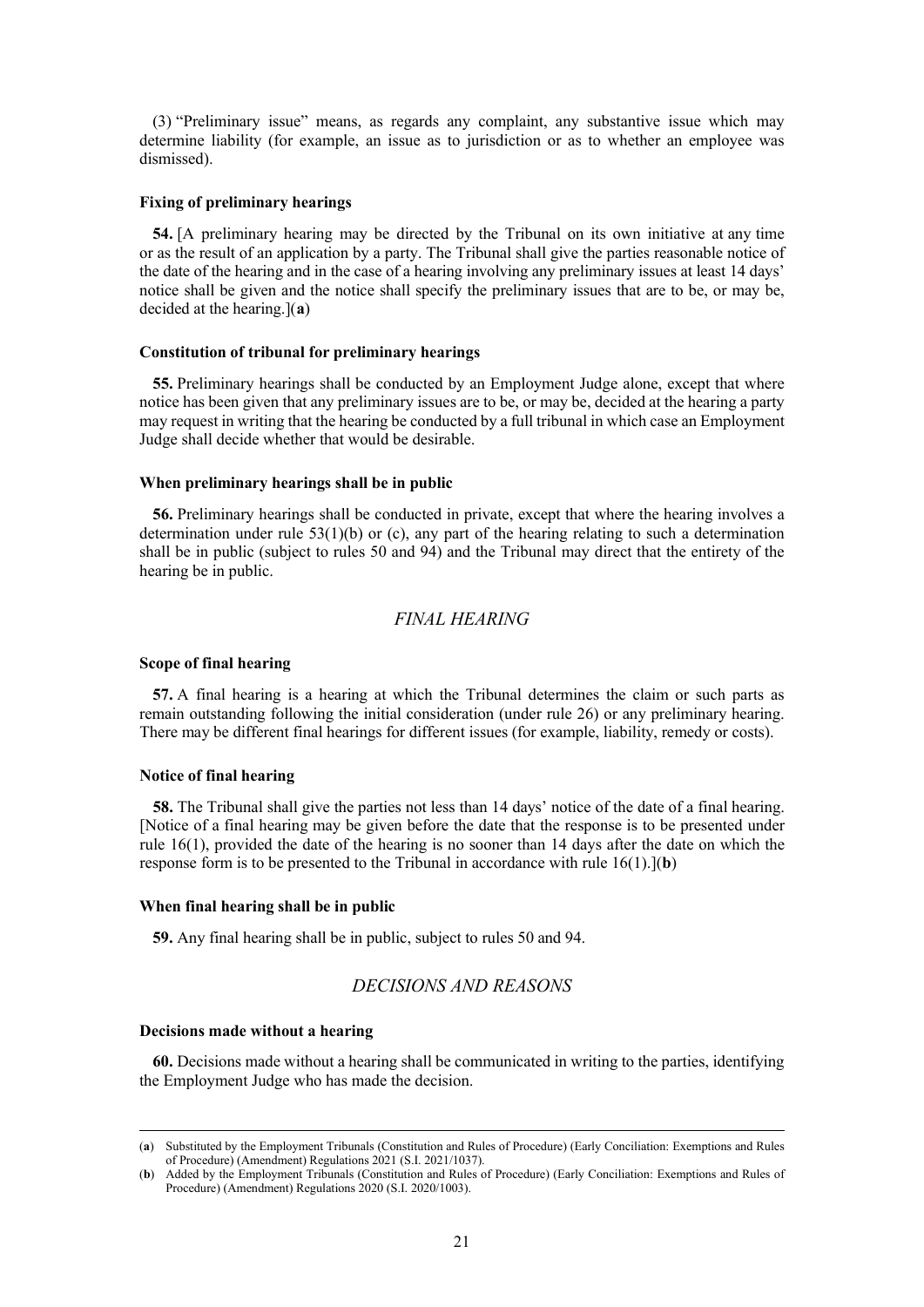#### <span id="page-21-0"></span>**Decisions made at or following a hearing**

**61.**—(1) Where there is a hearing the Tribunal may either announce its decision in relation to any issue at the hearing or reserve it to be sent to the parties as soon as practicable in writing.

(2) If the decision is announced at the hearing, a written record (in the form of a judgment if appropriate) shall be provided to the parties (and, where the proceedings were referred to the Tribunal by a court, to that court) as soon as practicable. (Decisions concerned only with the conduct of a hearing need not be identified in the record of that hearing unless a party requests that a specific decision is so recorded.)

<span id="page-21-1"></span>(3) The written record shall be signed by the Employment Judge.

#### **Reasons**

**62.**—(1) The Tribunal shall give reasons for its decision on any disputed issue, whether substantive or procedural (including any decision on an application for reconsideration or for orders for costs, preparation time or wasted costs).

(2) In the case of a decision given in writing the reasons shall also be given in writing. In the case of a decision announced at a hearing the reasons may be given orally at the hearing or reserved to be given in writing later (which may, but need not, be as part of the written record of the decision). Written reasons shall be signed by the Employment Judge.

(3) Where reasons have been given orally, the Employment Judge shall announce that written reasons will not be provided unless they are asked for by any party at the hearing itself or by a written request presented by any party within 14 days of the sending of the written record of the decision. The written record of the decision shall repeat that information. If no such request is received, the Tribunal shall provide written reasons only if requested to do so by the Employment Appeal Tribunal or a court.

(4) The reasons given for any decision shall be proportionate to the significance of the issue and for decisions other than judgments may be very short.

(5) In the case of a judgment the reasons shall: identify the issues which the Tribunal has determined, state the findings of fact made in relation to those issues, concisely identify the relevant law, and state how that law has been applied to those findings in order to decide the issues. Where the judgment includes a financial award the reasons shall identify, by means of a table or otherwise, how the amount to be paid has been calculated.

#### <span id="page-21-2"></span>**Absence of Employment Judge**

**63.** If it is impossible or not practicable for the written record or reasons to be signed by the Employment Judge as a result of death, incapacity or absence, it shall be signed by the other member or members (in the case of a full tribunal) or by the President, Vice President or a Regional Employment Judge (in the case of a Judge sitting alone).

#### <span id="page-21-3"></span>**Consent orders and judgments**

**64.** If the parties agree in writing or orally at a hearing upon the terms of any order or judgment a Tribunal may, if it thinks fit, make such order or judgment, in which case it shall be identified as having been made by consent.

#### <span id="page-21-4"></span>**When a judgment or order takes effect**

**65.** A judgment or order takes effect from the day when it is given or made, or on such later date as specified by the Tribunal.

#### <span id="page-21-5"></span>**Time for compliance**

**66.** A party shall comply with a judgment or order for the payment of an amount of money within 14 days of the date of the judgment or order, unless-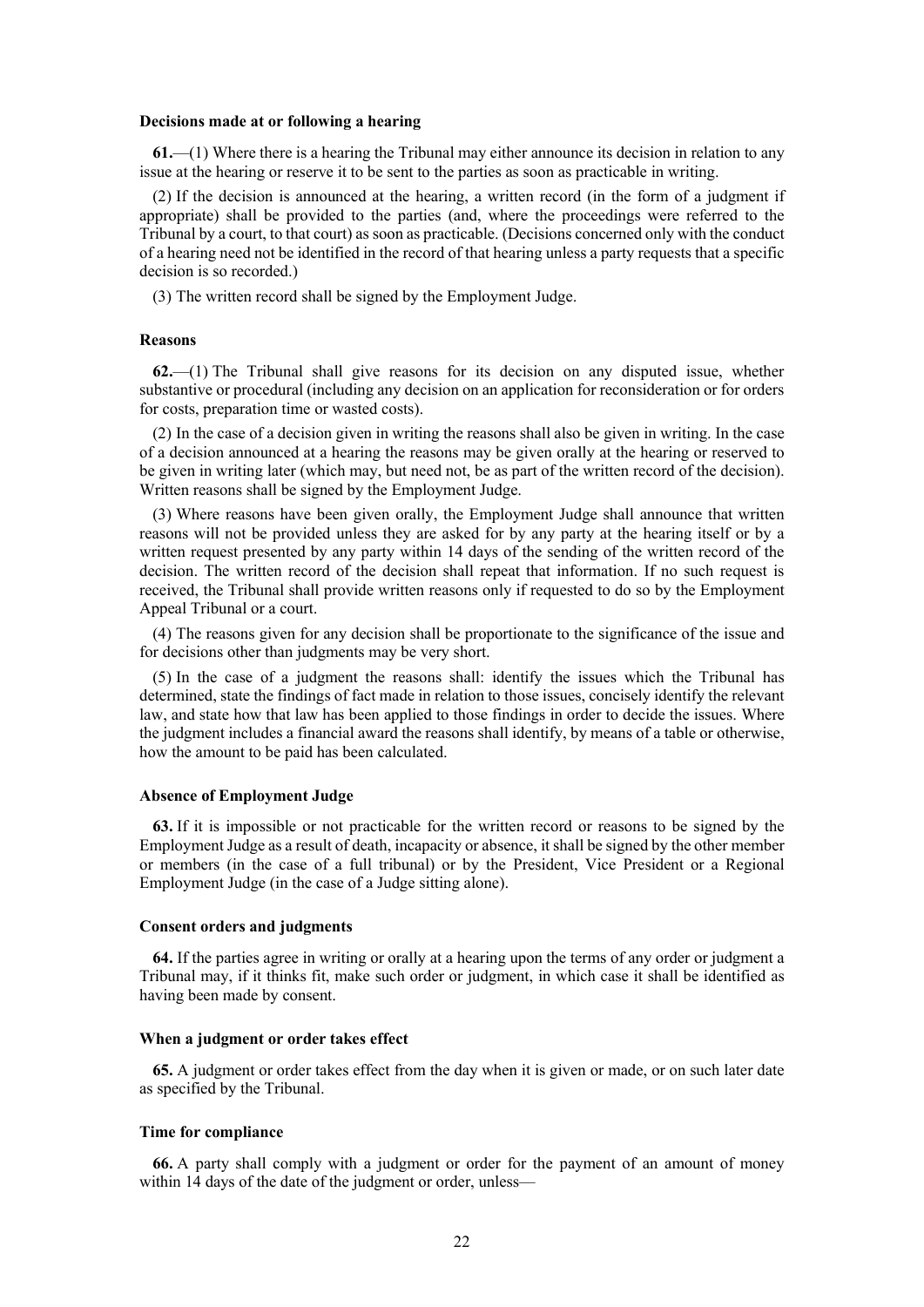- (a) the judgment, order, or any of these Rules, specifies a different date for compliance; or
- (b) the Tribunal has stayed (or in Scotland sisted) the proceedings or judgment.

#### <span id="page-22-0"></span>**The Register**

**67.** Subject to rules 50 and 94, [and with the exception of judgments for withdrawn claims under rule 52,](**[a](#page-22-6)**) a copy shall be entered in the Register of any judgment and of any written reasons for a judgment.

#### <span id="page-22-1"></span>**Copies of judgment for referring court**

**68.** Where the proceedings were referred to the Tribunal by a court a copy of any judgment and of any written reasons shall be provided to that court.

#### <span id="page-22-2"></span>**Correction of clerical mistakes and accidental slips**

**69.** An Employment Judge may at any time correct any clerical mistake or other accidental slip or omission in any order, judgment or other document produced by a Tribunal. If such a correction is made, any published version of the document shall also be corrected. If any document is corrected under this rule, a copy of the corrected version, signed by the Judge, shall be sent to all the parties.

#### *RECONSIDERATION OF JUDGMENTS*

#### <span id="page-22-3"></span>**Principles**

**70.** A Tribunal may, either on its own initiative (which may reflect a request from the Employment Appeal Tribunal) or on the application of a party, reconsider any judgment where it is necessary in the interests of justice to do so. On reconsideration, the decision ("the original decision") may be confirmed, varied or revoked. If it is revoked it may be taken again.

#### <span id="page-22-4"></span>**Application**

**71.** Except where it is made in the course of a hearing, an application for reconsideration shall be presented in writing (and copied to all the other parties) within 14 days of the date on which the written record, or other written communication, of the original decision was sent to the parties or within 14 days of the date that the written reasons were sent (if later) and shall set out why reconsideration of the original decision is necessary.

#### <span id="page-22-5"></span>**Process**

**72.**—(1) An Employment Judge shall consider any application made under rule 71. If the Judge considers that there is no reasonable prospect of the original decision being varied or revoked (including, unless there are special reasons, where substantially the same application has already been made and refused), the application shall be refused and the Tribunal shall inform the parties of the refusal. Otherwise the Tribunal shall send a notice to the parties setting a time limit for any response to the application by the other parties and seeking the views of the parties on whether the application can be determined without a hearing. The notice may set out the Judge's provisional views on the application.

(2) If the application has not been refused under paragraph (1), the original decision shall be reconsidered at a hearing unless the Employment Judge considers, having regard to any response to the notice provided under paragraph (1), that a hearing is not necessary in the interests of justice. If the reconsideration proceeds without a hearing the parties shall be given a reasonable opportunity to make further written representations.

<span id="page-22-6"></span><sup>(</sup>**a**) Added by the Employment Tribunals (Constitution and Rules of Procedure) (Early Conciliation: Exemptions and Rules of Procedure) (Amendment) Regulations 2020 (S.I. 2020/1003).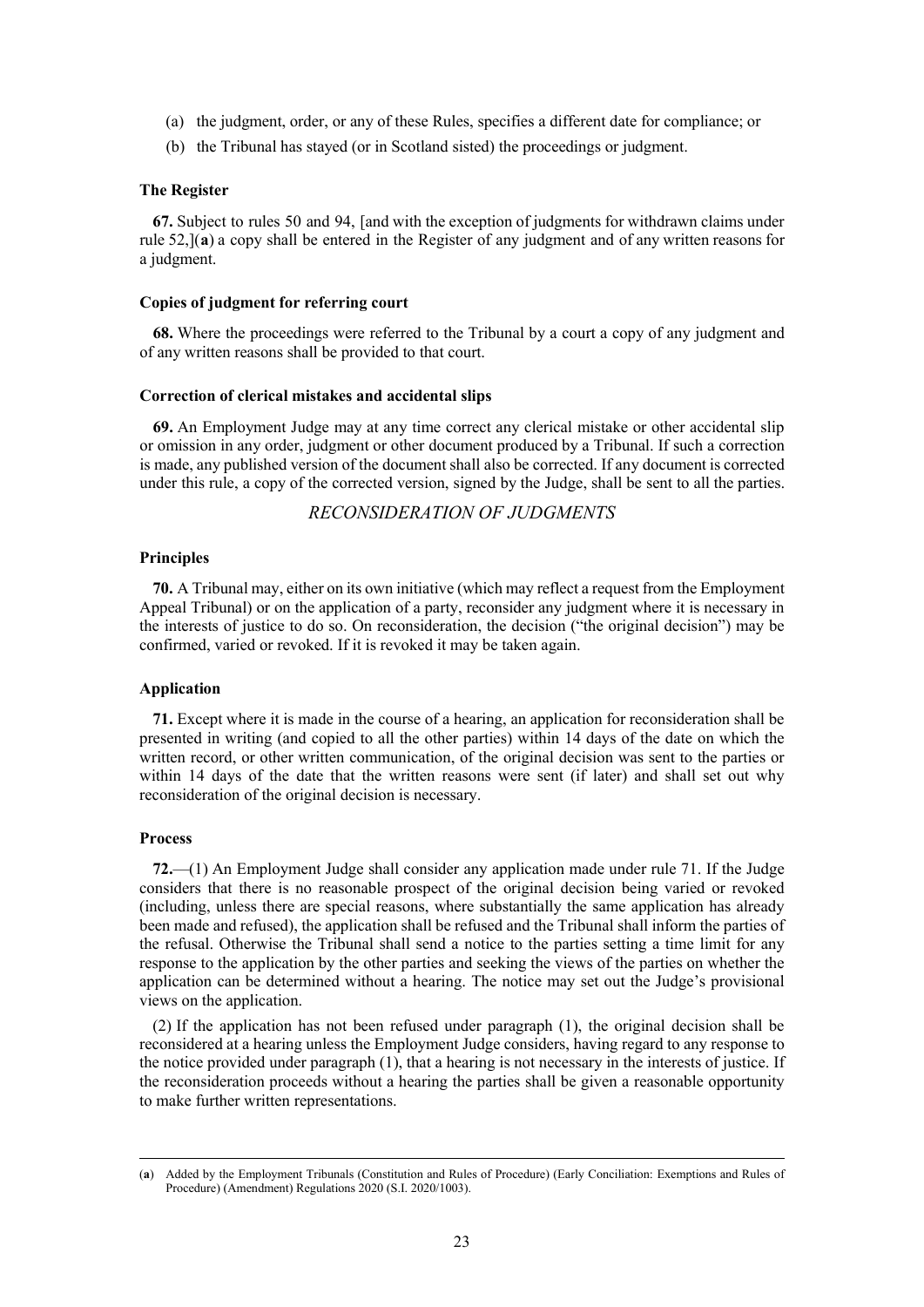(3) Where practicable, the consideration under paragraph (1) shall be by the Employment Judge who made the original decision or, as the case may be, chaired the full tribunal which made it; and any reconsideration under paragraph (2) shall be made by the Judge or, as the case may be, the full tribunal which made the original decision. Where that is not practicable, the President, Vice President or a Regional Employment Judge shall appoint another Employment Judge to deal with the application or, in the case of a decision of a full tribunal, shall either direct that the reconsideration be by such members of the original Tribunal as remain available or reconstitute the Tribunal in whole or in part.

#### <span id="page-23-0"></span>**Reconsideration by the Tribunal on its own initiative**

**73.** Where the Tribunal proposes to reconsider a decision on its own initiative, it shall inform the parties of the reasons why the decision is being reconsidered and the decision shall be reconsidered in accordance with rule 72(2) (as if an application had been made and not refused).

#### <span id="page-23-1"></span>*COSTS ORDERS, PREPARATION TIME ORDERS AND WASTED COSTS ORDERS*

#### **Definitions**

**74.**—(1) "Costs" means fees, charges, disbursements or expenses incurred by or on behalf of the receiving party (including expenses that witnesses incur for the purpose of, or in connection with, attendance at a Tribunal hearing). In Scotland all references to costs (except when used in the expression "wasted costs") shall be read as references to expenses.

(2) "Legally represented" means having the assistance of a person (including where that person is the receiving party's employee) who—

- (a) has a right of audience in relation to any class of proceedings in any part of the Senior Courts of England and Wales, or all proceedings in county courts or magistrates' courts;
- (b) is an advocate or solicitor in Scotland; or
- (c) is a member of the Bar of Northern Ireland or a solicitor of the Court of Judicature of Northern Ireland.

(3) "Represented by a lay representative" means having the assistance of a person who does not satisfy any of the criteria in paragraph (2) and who charges for representation in the proceedings.

#### <span id="page-23-2"></span>**Costs orders and preparation time orders**

**75.**—(1) A costs order is an order that a party ("the paying party") make a payment to—

- (a) another party ("the receiving party") in respect of the costs that the receiving party has incurred while legally represented or while represented by a lay representative;
- (b) the receiving party in respect of a Tribunal fee paid by the receiving party; or
- (c) another party or a witness in respect of expenses incurred, or to be incurred, for the purpose of, or in connection with, an individual's attendance as a witness at the Tribunal.

(2) A preparation time order is an order that a party ("the paying party") make a payment to another party ("the receiving party") in respect of the receiving party's preparation time while not legally represented. "Preparation time" means time spent by the receiving party (including by any employees or advisers) in working on the case, except for time spent at any final hearing.

(3) A costs order under paragraph (1)(a) and a preparation time order may not both be made in favour of the same party in the same proceedings. A Tribunal may, if it wishes, decide in the course of the proceedings that a party is entitled to one order or the other but defer until a later stage in the proceedings deciding which kind of order to make.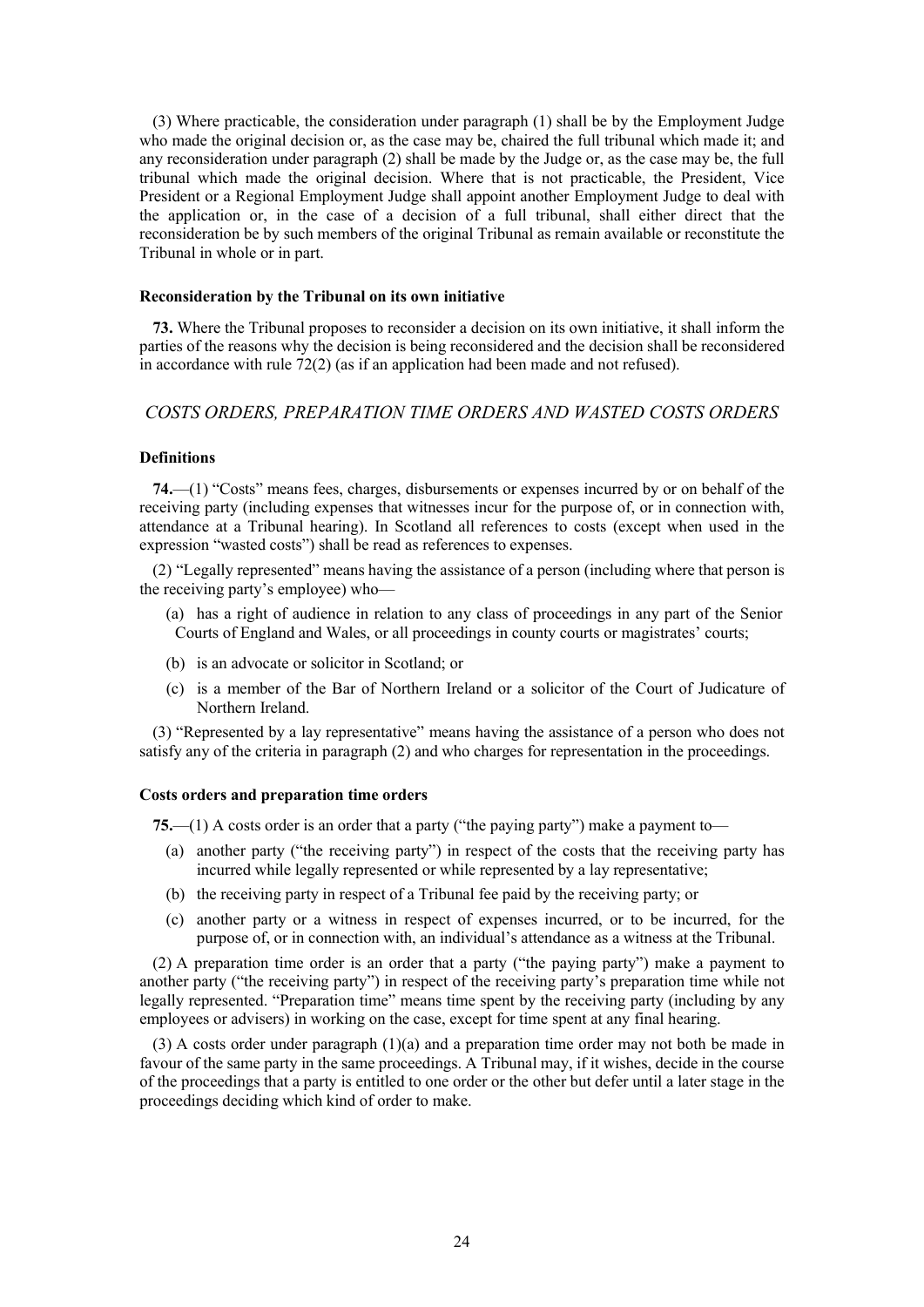#### <span id="page-24-0"></span>**When a costs order or a preparation time order may or shall be made**

**76.**—(1) A Tribunal may make a costs order or a preparation time order, and shall consider whether to do so, where it considers that-

- (a) a party (or that party's representative) has acted vexatiously, abusively, disruptively or otherwise unreasonably in either the bringing of the proceedings (or part) or the way that the proceedings (or part) have been conducted; or
- (b) any claim or response had no reasonable prospect of success; [or
- (c) a hearing has been postponed or adjourned on the application of a party made less than 7 days before the date on which the relevant hearing begins].(**[a](#page-24-3)**)

(2) A Tribunal may also make such an order where a party has been in breach of any order or practice direction or where a hearing has been postponed or adjourned on the application of a party.

(3) Where in proceedings for unfair dismissal a final hearing is postponed or adjourned, the Tribunal shall order the respondent to pay the costs incurred as a result of the postponement or adjournment if—

- (a) the claimant has expressed a wish to be reinstated or re-engaged which has been communicated to the respondent not less than 7 days before the hearing; and
- (b) the postponement or adjournment of that hearing has been caused by the respondent's failure, without a special reason, to adduce reasonable evidence as to the availability of the job from which the claimant was dismissed or of comparable or suitable employment.

(4) A Tribunal may make a costs order of the kind described in rule  $75(1)(b)$  where a party has paid a Tribunal fee in respect of a claim, employer's contract claim or application and that claim, counterclaim or application is decided in whole, or in part, in favour of that party.

(5) A Tribunal may make a costs order of the kind described in rule 75(1)(c) on the application of a party or the witness in question, or on its own initiative, where a witness has attended or has been ordered to attend to give oral evidence at a hearing.

#### <span id="page-24-1"></span>**Procedure**

**77.** A party may apply for a costs order or a preparation time order at any stage up to 28 days after the date on which the judgment finally determining the proceedings in respect of that party was sent to the parties. No such order may be made unless the paying party has had a reasonable opportunity to make representations (in writing or at a hearing, as the Tribunal may order) in response to the application.

#### <span id="page-24-2"></span>**The amount of a costs order**

**78.**—(1) A costs order may—

- (a) order the paying party to pay the receiving party a specified amount, not exceeding £20,000, in respect of the costs of the receiving party;
- (b) order the paying party to pay the receiving party the whole or a specified part of the costs of the receiving party, with the amount to be paid being determined, in England and Wales, by way of detailed assessment carried out either by a county court in accordance with the Civil Procedure Rules 1998, or by an Employment Judge applying the same principles; or, in Scotland, by way of taxation carried out either by the auditor of court in accordance with the Act of Sederunt (Fees of Solicitors in the Sheriff Court) (Amendment and Further Provisions) 1993(**[b](#page-24-4)**), or by an Employment Judge applying the same principles;
- (c) order the paying party to pay the receiving party a specified amount as reimbursement of all or part of a Tribunal fee paid by the receiving party;

<span id="page-24-3"></span><sup>(</sup>**a**) Added by the Employment Tribunals (Constitution and Rules of Procedure) (Amendment) Regulations 2016 (S.I. 2016/271).

<span id="page-24-4"></span><sup>(</sup>**b**) S.I. 1993/3080.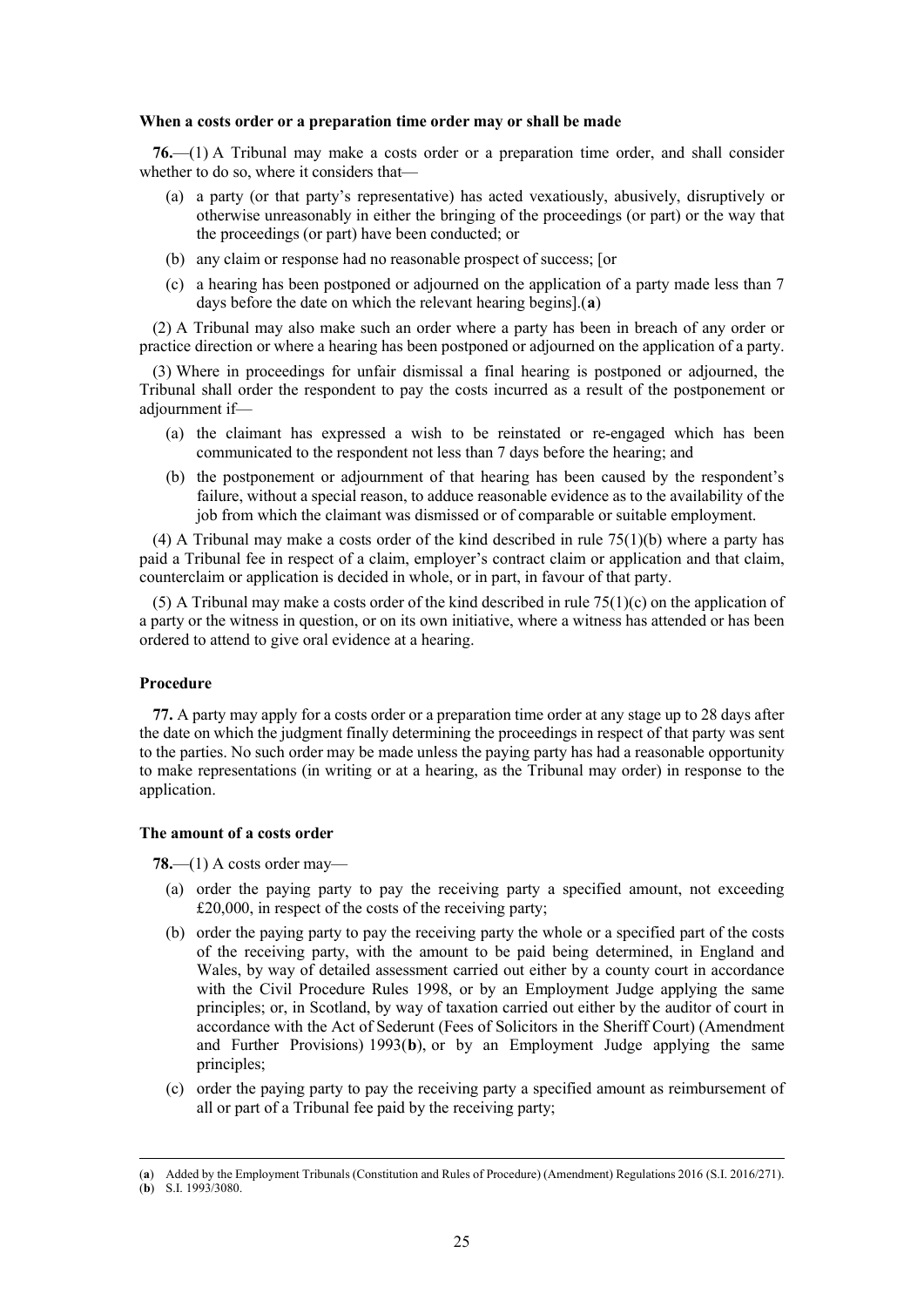- (d) order the paying party to pay another party or a witness, as appropriate, a specified amount in respect of necessary and reasonably incurred expenses (of the kind described in rule  $75(1)(c)$ ; or
- (e) if the paying party and the receiving party agree as to the amount payable, be made in that amount.

(2) Where the costs order includes an amount in respect of fees charged by a lay representative, for the purposes of the calculation of the order, the hourly rate applicable for the fees of the lay representative shall be no higher than the rate under rule 79(2).

(3) For the avoidance of doubt, the amount of a costs order under sub-paragraphs (b) to (e) of paragraph (1) may exceed £20,000.

#### <span id="page-25-0"></span>**The amount of a preparation time order**

**79.**—(1) The Tribunal shall decide the number of hours in respect of which a preparation time order should be made, on the basis of—

- (a) information provided by the receiving party on time spent falling within rule 75(2) above; and
- (b) the Tribunal's own assessment of what it considers to be a reasonable and proportionate amount of time to spend on such preparatory work, with reference to such matters as the complexity of the proceedings, the number of witnesses and documentation required.
- (2) The hourly rate is £33 and increases on 6 April each year by £1.

(3) The amount of a preparation time order shall be the product of the number of hours assessed under paragraph (1) and the rate under paragraph (2).

#### <span id="page-25-1"></span>**When a wasted costs order may be made**

**80.**—(1) A Tribunal may make a wasted costs order against a representative in favour of any party ("the receiving party") where that party has incurred costs—

- (a) as a result of any improper, unreasonable or negligent act or omission on the part of the representative; or
- (b) which, in the light of any such act or omission occurring after they were incurred, the Tribunal considers it unreasonable to expect the receiving party to pay.

Costs so incurred are described as "wasted costs".

(2) "Representative" means a party's legal or other representative or any employee of such representative, but it does not include a representative who is not acting in pursuit of profit with regard to the proceedings. A person acting on a contingency or conditional fee arrangement is considered to be acting in pursuit of profit.

(3) A wasted costs order may be made in favour of a party whether or not that party is legally represented and may also be made in favour of a representative's own client. A wasted costs order may not be made against a representative where that representative is representing a party in his or her capacity as an employee of that party.

#### <span id="page-25-2"></span>**Effect of a wasted costs order**

**81.** A wasted costs order may order the representative to pay the whole or part of any wasted costs of the receiving party, or disallow any wasted costs otherwise payable to the representative, including an order that the representative repay to its client any costs which have already been paid. The amount to be paid, disallowed or repaid must in each case be specified in the order.

#### <span id="page-25-3"></span>**Procedure**

**82.** A wasted costs order may be made by the Tribunal on its own initiative or on the application of any party. A party may apply for a wasted costs order at any stage up to 28 days after the date on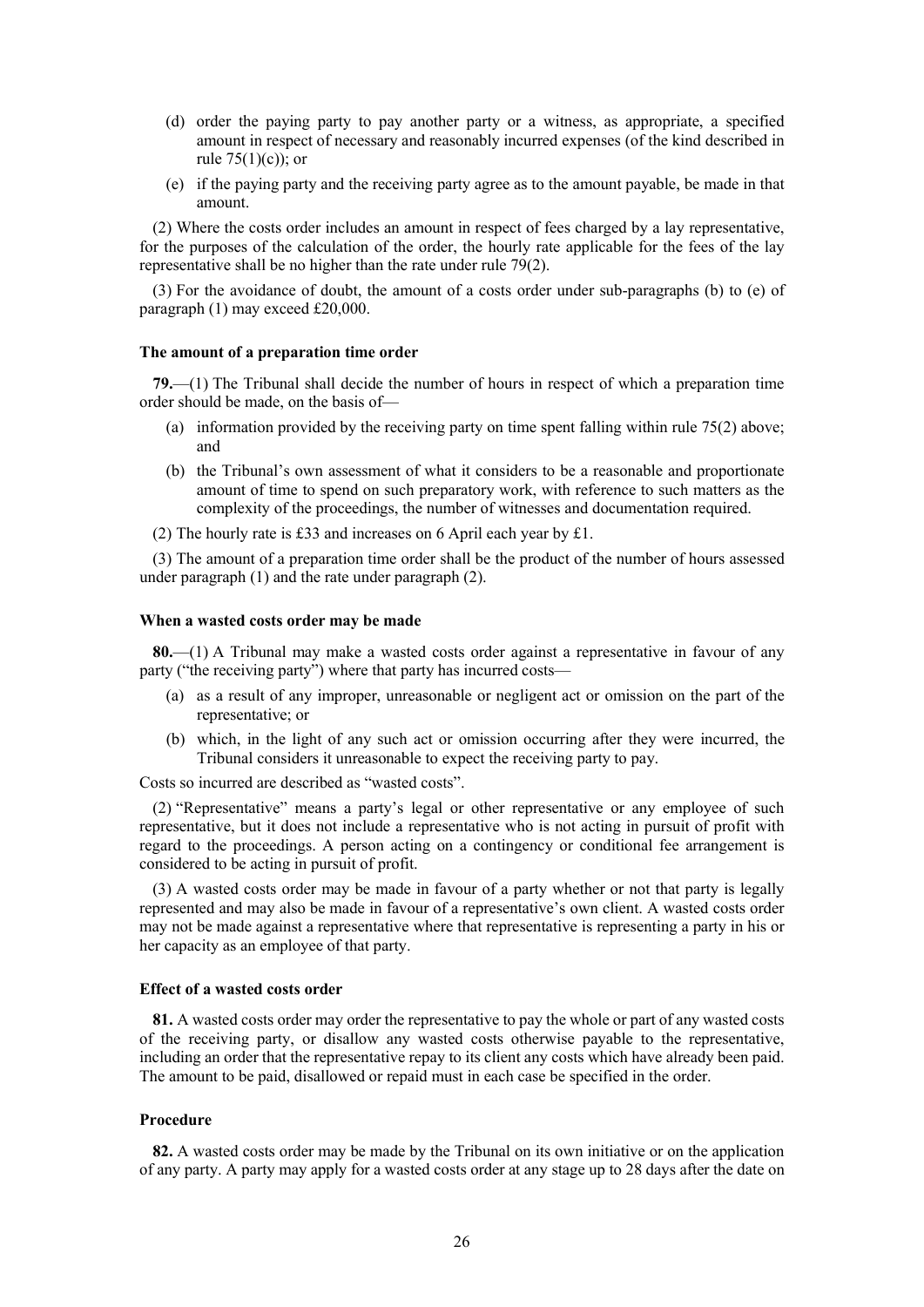which the judgment finally determining the proceedings as against that party was sent to the parties. No such order shall be made unless the representative has had a reasonable opportunity to make representations (in writing or at a hearing, as the Tribunal may order) in response to the application or proposal. The Tribunal shall inform the representative's client in writing of any proceedings under this rule and of any order made against the representative.

#### <span id="page-26-0"></span>**Allowances**

**83.** Where the Tribunal makes a costs, preparation time, or wasted costs order, it may also make an order that the paying party (or, where a wasted costs order is made, the representative) pay to the Secretary of State, in whole or in part, any allowances (other than allowances paid to members of the Tribunal) paid by the Secretary of State under section 5(2) or (3) of the Employment Tribunals Act(**[a](#page-26-4)**) to any person for the purposes of, or in connection with, that person's attendance at the Tribunal.

#### <span id="page-26-1"></span>**Ability to pay**

**84.** In deciding whether to make a costs, preparation time, or wasted costs order, and if so in what amount, the Tribunal may have regard to the paying party's (or, where a wasted costs order is made, the representative's) ability to pay.

#### *DELIVERY OF DOCUMENTS*

#### <span id="page-26-2"></span>**Delivery to the Tribunal**

**85.**—(1) Subject to paragraph (2), documents may be delivered to the Tribunal—

- (a) by post;
- (b) by direct delivery to the appropriate tribunal office (including delivery by a courier or messenger service); or
- (c) by electronic communication.

(2) A claim form may only be delivered in accordance with the practice direction made under regulation 11 which supplements rule 8.

(3) The Tribunal shall notify the parties following the presentation of the claim of the address of the tribunal office dealing with the case (including any fax or email or other electronic address) and all documents shall be delivered to either the postal or the electronic address so notified. The Tribunal may from time to time notify the parties of any change of address, or that a particular form of communication should or should not be used, and any documents shall be delivered in accordance with that notification.

#### <span id="page-26-3"></span>**Delivery to parties**

**86.**—(1) Documents may be delivered to a party (whether by the Tribunal or by another party)—

- (a) by post;
- (b) by direct delivery to that party's address (including delivery by a courier or messenger service);
- (c) by electronic communication; or
- (d) by being handed personally to that party, if an individual and if no representative has been named in the claim form or response; or to any individual representative named in the claim form or response; or, on the occasion of a hearing, to any person identified by the party as representing that party at that hearing.

(2) For the purposes of sub-paragraphs (a) to (c) of paragraph (1), the document shall be delivered to the address given in the claim form or response (which shall be the address of the party's

<span id="page-26-4"></span><sup>(</sup>**a**) Section 5(2) was amended by the Equality Act 2010 (c. 15), Schedule 26, Part I, paragraphs 27 and 28.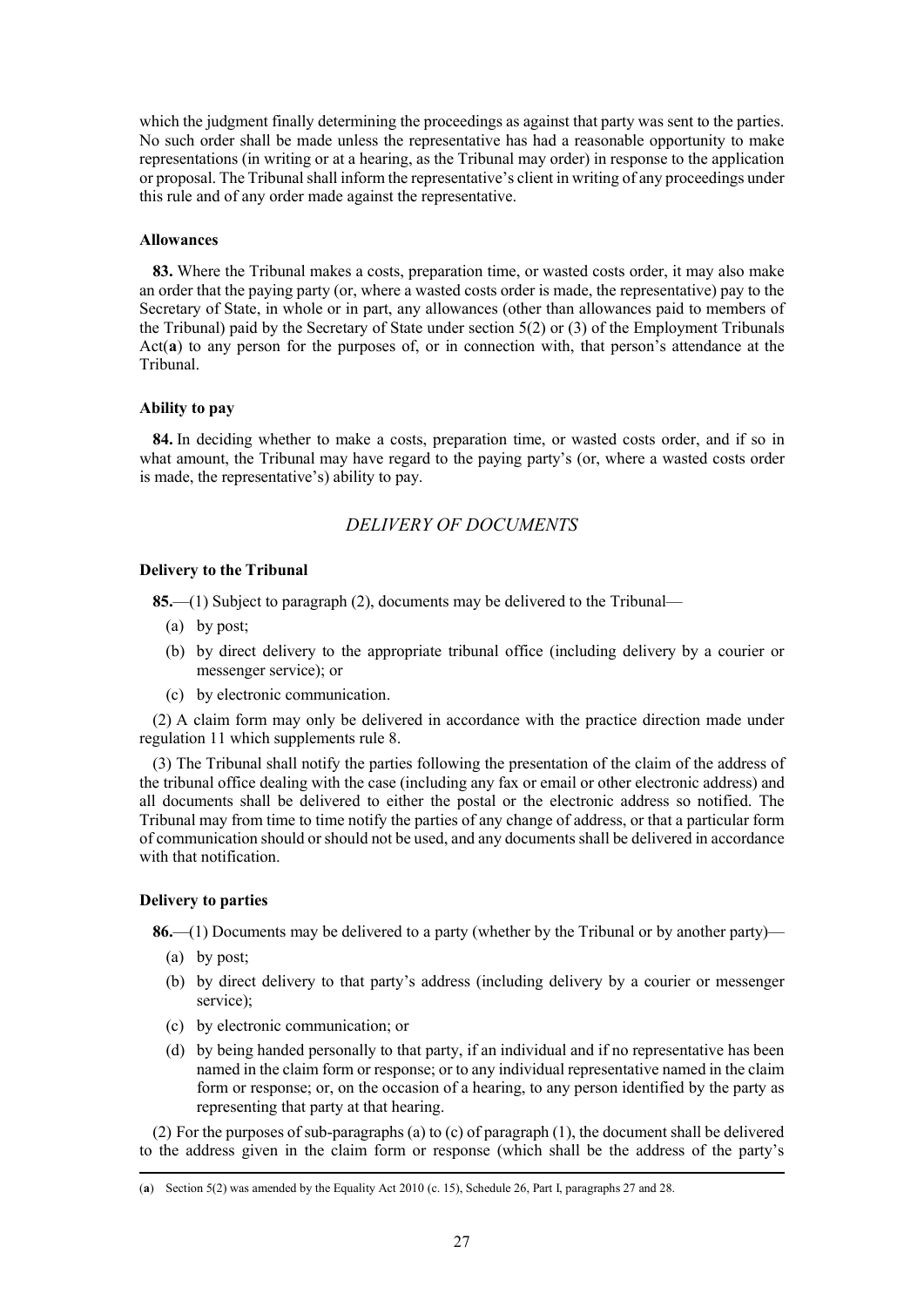representative, if one is named) or to a different address as notified in writing by the party in question.

(3) If a party has given both a postal address and one or more electronic addresses, any of them may be used unless the party has indicated in writing that a particular address should or should not be used.

#### <span id="page-27-0"></span>**Delivery to non-parties**

**87.** Subject to the special cases which are the subject of rule 88, documents shall be sent to nonparties at any address for service which they may have notified and otherwise at any known address or place of business in the United Kingdom or, if the party is a corporate body, at its registered or principal office in the United Kingdom or, if permitted by the President, at an address outside the United Kingdom.

#### <span id="page-27-1"></span>**Special cases**

**88.** Addresses for serving the Secretary of State, the Law Officers, and the Counsel General to the [Welsh Government](**[a](#page-27-7)**) cases where they are not parties, shall be issued by practice direction.

#### <span id="page-27-2"></span>**Substituted service**

**89.** Where no address for service in accordance with the above rules is known or it appears that service at any such address is unlikely to come to the attention of the addressee, the President, Vice President or a Regional Employment Judge may order that there shall be substituted service in such manner as appears appropriate.

#### <span id="page-27-3"></span>**Date of delivery**

**90.** Where a document has been delivered in accordance with rule 85 or 86, it shall, unless the contrary is proved, be taken to have been received by the addressee—

- (a) if sent by post, on the day on which it would be delivered in the ordinary course of post;
- (b) if sent by means of electronic communication, on the day of transmission;
- (c) if delivered directly or personally, on the day of delivery.

#### <span id="page-27-4"></span>**Irregular service**

**91.** A Tribunal may treat any document as delivered to a person, notwithstanding any noncompliance with rules 86 to 88, if satisfied that the document in question, or its substance, has in fact come to the attention of that person.

#### <span id="page-27-5"></span>**Correspondence with the Tribunal: copying to other parties**

**92.** Where a party sends a communication to the Tribunal (except an application under rule 32) it shall send a copy to all other parties, and state that it has done so (by use of "cc" or otherwise). The Tribunal may order a departure from this rule where it considers it in the interests of justice to do so.

#### *MISCELLANEOUS*

#### <span id="page-27-6"></span>**ACAS**

**93.**—(1) Where proceedings concern an enactment which provides for conciliation, the Tribunal shall—

<span id="page-27-7"></span><sup>(</sup>**a**) Words substituted by Wales Act 2014 c. 29 Pt 1 s.4(4)(a).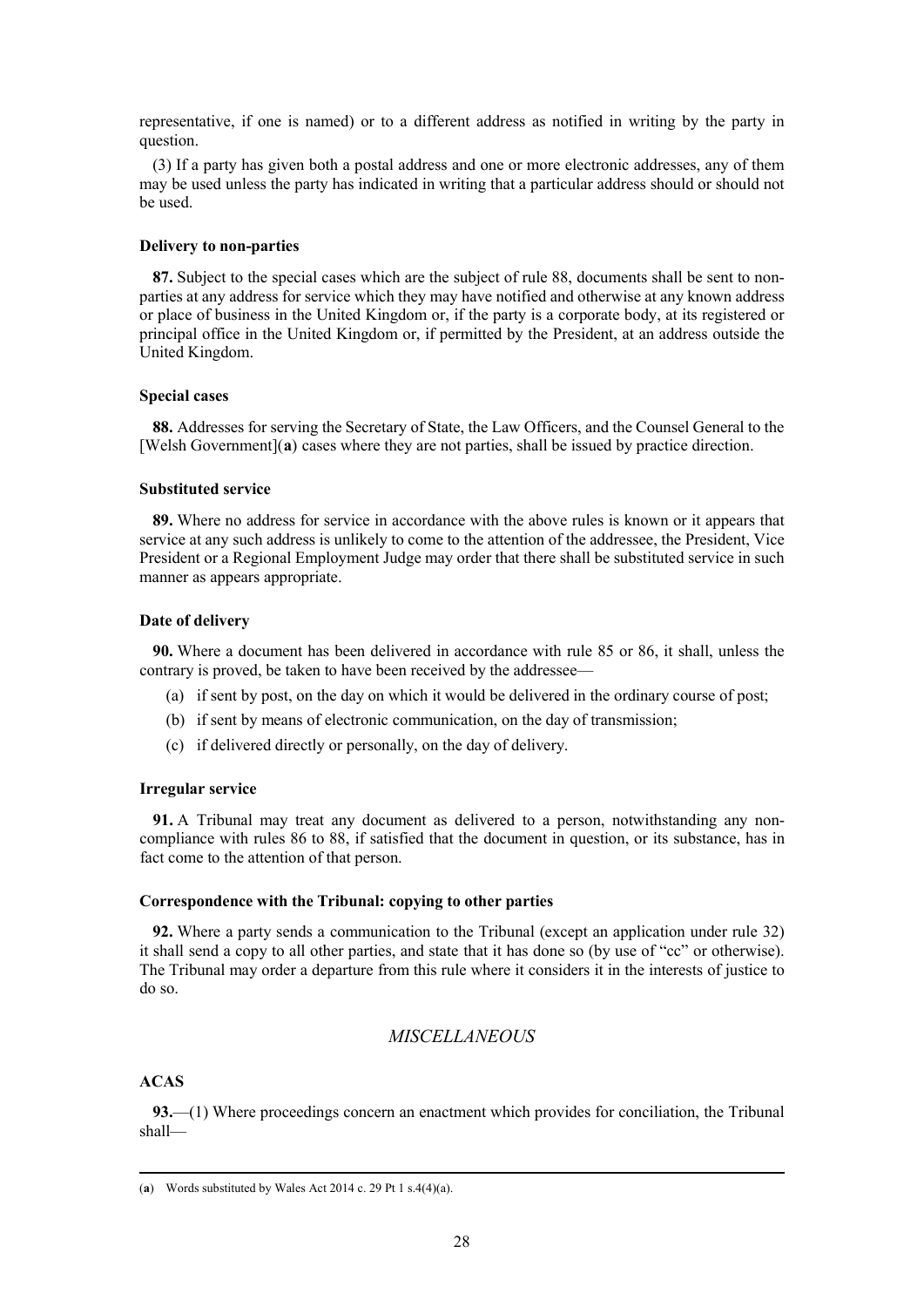- (a) send a copy of the claim form and the response to an ACAS conciliation officer; and
- (b) inform the parties that the services of an ACAS conciliation officer are available to them.

<span id="page-28-0"></span>(2) Subject to rules 50 and 94, a representative of ACAS may attend any preliminary hearing.

#### **National security proceedings**

**94.**—(1) Where in relation to particular Crown employment proceedings a Minister considers that it would be expedient in the interests of national security, the Minister may direct a Tribunal to—

- (a) conduct all or part of the proceedings in private;
- (b) exclude a person from all or part of the proceedings;
- (c) take steps to conceal the identity of a witness in the proceedings.

(2) Where the Tribunal considers it expedient in the interests of national security, it may order—

- (a) in relation to particular proceedings (including Crown employment proceedings), anything which can be required to be done under paragraph (1);
- (b) a person not to disclose any document (or the contents of any document), where provided for the purposes of the proceedings, to any other person (save for any specified person).

Any order made must be kept under review by the Tribunal.

(3) Where the Tribunal considers that it may be necessary to make an order under paragraph (2) in relation to particular proceedings (including Crown employment proceedings), the Tribunal may consider any material provided by a party (or where a Minister is not a party, by a Minister) without providing that material to any other person. Such material shall be used by the Tribunal solely for the purposes of deciding whether to make that order (unless that material is subsequently used as evidence in the proceedings by a party).

(4) Where a Minister considers that it would be appropriate for the Tribunal to make an order under paragraph (2), the Minister may make an application for such an order.

(5) Where a Minister has made an application under paragraph (4), the Tribunal may order—

- (a) in relation to the part of the proceedings preceding the outcome of the application, anything which can be required to be done under paragraph (1);
- (b) a person not to disclose any document (or the contents of any document) to any other person (save for any specified person), where provided for the purposes of the proceedings preceding the outcome of the application.

(6) Where a Minister has made an application under paragraph (4) for an order to exclude any person from all or part of the proceedings, the Tribunal shall not send a copy of the response to that person, pending the decision on the application.

(7) If before the expiry of the time limit in rule 16 a Minister makes a direction under paragraph (1) or makes an application under paragraph (4), the Minister may apply for an extension of the time limit in rule 16.

(8) A direction under paragraph (1) or an application under paragraph (4) may be made irrespective of whether or not the Minister is a party.

(9) Where the Tribunal decides not to make an order under paragraph (2), rule 6 of Schedule 2 shall apply to the reasons given by the Tribunal under rule 62 for that decision, save that the reasons will not be entered on the Register.

(10) The Tribunal must ensure that in exercising its functions, information is not disclosed contrary to the interests of national security.

#### <span id="page-28-1"></span>**Interim relief proceedings**

**95.** When a Tribunal hears an application for interim relief (or for its variation or revocation) under section 161 or section 165 of the Trade Union and Labour Relations (Consolidation) Act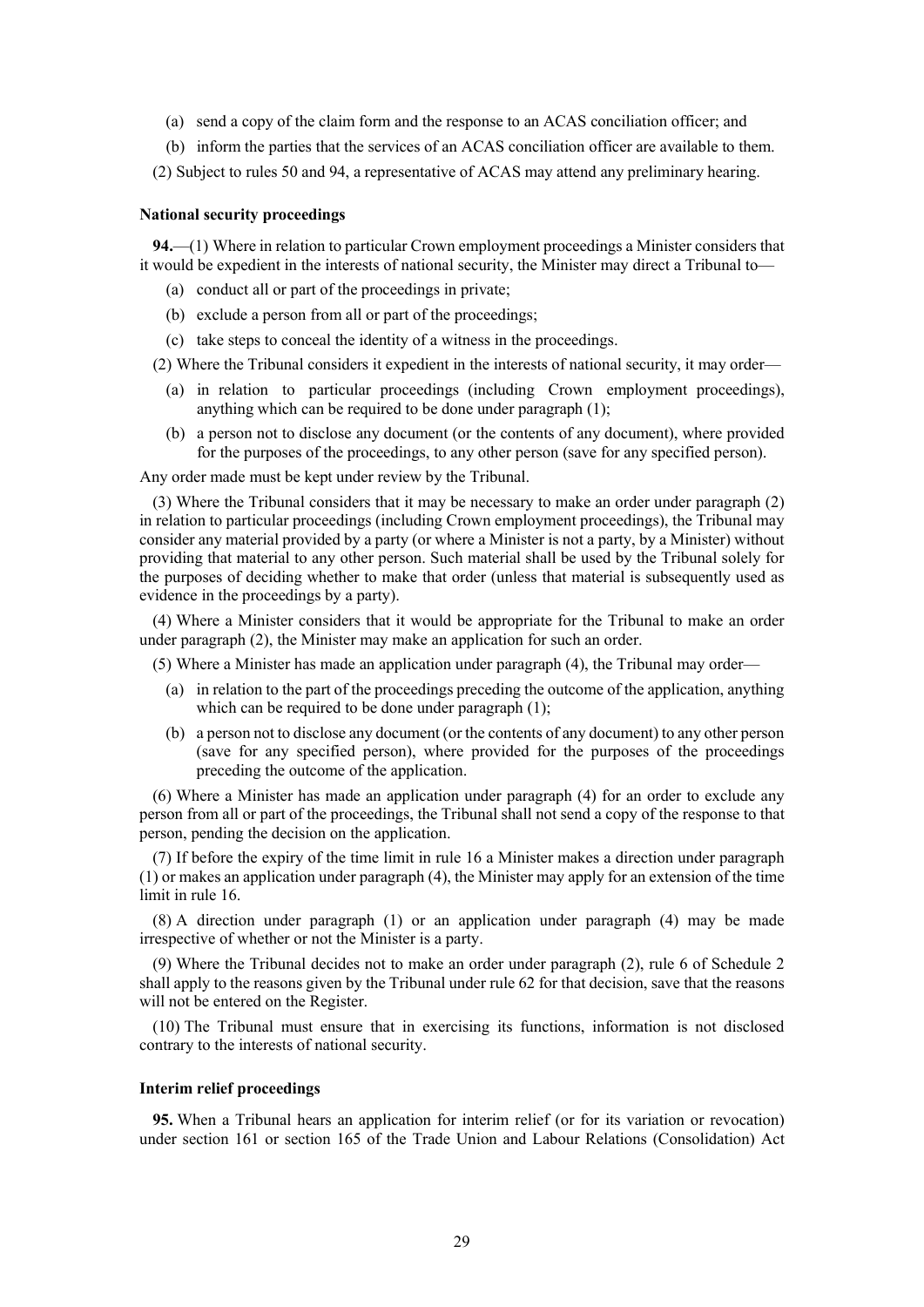1992(**[a](#page-29-4)**) or under section 128 or section 131 of the Employment Rights Act 1996(**[b](#page-29-5)**) rules 53 to 56 apply to the hearing and the Tribunal shall not hear oral evidence unless it directs otherwise.

#### <span id="page-29-0"></span>**Proceedings involving the National Insurance Fund**

**96.** The Secretary of State shall be entitled to appear and be heard at any hearing in relation to proceedings which may involve a payment out of the National Insurance Fund and shall be treated as a party for the purposes of these Rules.

#### <span id="page-29-1"></span>**Collective agreements**

**97.** Where a claim includes a complaint under section 146(1) of the Equality Act relating to a term of a collective agreement, the following persons, whether or not identified in the claim, shall be regarded as the persons against whom a remedy is claimed and shall be treated as respondents for the purposes of these Rules—

- (a) the claimant's employer (or prospective employer); and
- (b) every organisation of employers and organisation of workers, and every association of or representative of such organisations, which, if the terms were to be varied voluntarily, would be likely, in the opinion of an Employment Judge, to negotiate the variation.

An organisation or association shall not be treated as a respondent if the Judge, having made such enquiries of the claimant and such other enquiries as the Judge thinks fit, is of the opinion that it is not reasonably practicable to identify the organisation or association.

#### <span id="page-29-2"></span>**Devolution issues**

**98.**—(1) Where a devolution issue arises, the Tribunal shall as soon as practicable send notice of that fact and a copy of the claim form and response to the Advocate General for Scotland and the Lord Advocate, where it is a Scottish devolution issue, or to the Attorney General and the Counsel General to the [Welsh Government](**[c](#page-29-6)**), where it is a Welsh devolution issue, unless they are a party to the proceedings.

(2) A person to whom notice is sent may be treated as a party to the proceedings, so far as the proceedings relate to the devolution issue, if that person sends notice to the Tribunal within 14 days of receiving a notice under paragraph (1).

(3) Any notices sent under paragraph (1) or (2) must at the same time be sent to the parties.

(4) "Devolution issue" has the meaning given to it in paragraph 1 of Schedule 6 to the Scotland Act 1998(**[d](#page-29-7)**) (for the purposes of a Scottish devolution issue), and in paragraph 1 of Schedule 9 to the Government of Wales Act 2006(**[e](#page-29-8)**) (for the purposes of a Welsh devolution issue).

#### <span id="page-29-3"></span>**Transfer of proceedings between Scotland and England & Wales**

**99.**—(1) The President (England and Wales) or a Regional Employment Judge may at any time, on their own initiative or on the application of a party, with the consent of the President (Scotland), transfer to a tribunal office in Scotland any proceedings started in England and Wales which could (in accordance with rule 8(3)) have been started in Scotland and which in that person's opinion would more conveniently be determined there.

(2) The President (Scotland) or the Vice President may at any time, on their own initiative or on the application of a party, with the consent of the President (England and Wales), transfer to a tribunal office in England and Wales any proceedings started in Scotland which could (in

<span id="page-29-7"></span>(**d**) 1998 c. 46.

<span id="page-29-4"></span><sup>(</sup>**a**) 1992 c. 52. Section 161 was amended by the Employment Relations Act 2004 (c. 24), Schedule 1, paragraph 12. Section 165 was amended by the Employment Rights (Dispute Resolution) Act 1998 (c. 8), section 1(2).

<span id="page-29-5"></span><sup>(</sup>**b**) 1996 c. 17. Section 128 was amended by S.I. 2010/493. Section 131 was amended by the Employment Rights (Dispute Resolution) Act 1998 (c. 8), section 1(2).

<span id="page-29-6"></span><sup>(</sup>**c**) Words substituted by Wales Act 2014 c. 29 Pt 1 s.4(4)(a).

<span id="page-29-8"></span><sup>(</sup>**e**) 2006 c. 32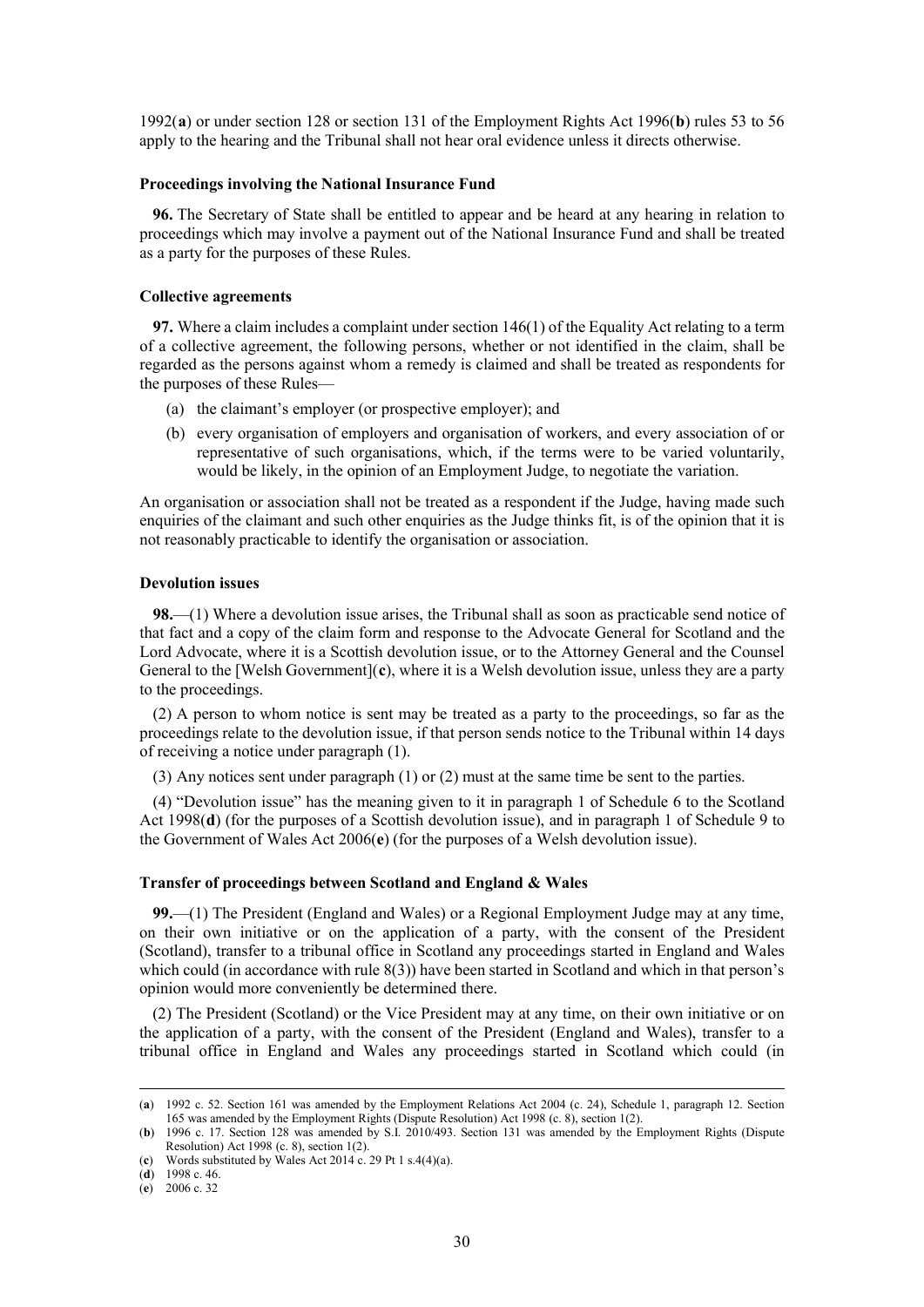accordance with rule 8(2)) have been started in England and Wales and in that person's opinion would more conveniently be determined there.

#### <span id="page-30-0"></span>**References to the Court of Justice of the European Union**

**100.** Where a Tribunal decides to refer a question to the Court of Justice of the European Union for a preliminary ruling under Article 267 of the Treaty on the Functioning of the European Union(**[a](#page-30-6)**), a copy of that decision shall be sent to the registrar of that court.

#### <span id="page-30-1"></span>**Transfer of proceedings from a court**

**101.** Where proceedings are referred to a Tribunal by a court, these Rules apply as if the proceedings had been presented by the claimant.

#### <span id="page-30-2"></span>**Vexatious litigants**

**102.** The Tribunal may provide any information or documents requested by the Attorney General, the Solicitor General or the Lord Advocate for the purpose of preparing an application or considering whether to make an application under section 42 of the Senior Courts Act 1981(**[b](#page-30-7)**), section 1 of the Vexatious Actions (Scotland) Act 1898(**[c](#page-30-8)**)[, section 100 of the Courts Reform (Scotland) Act 2014](**[d](#page-30-9)**) or section 33 of the Employment Tribunals Act.

#### <span id="page-30-3"></span>**Information to the Commission for Equality and Human Rights**

**103.** The Tribunal shall send to the Commission for Equality and Human Rights copies of all judgments and written reasons relating to complaints under section 120, 127 or 146 of the Equality Act. That obligation shall not apply in any proceedings where a Minister of the Crown has given a direction, or a Tribunal has made an order, under rule 94; and either the Security Service, the Secret Intelligence Service or the Government Communications Headquarters is a party to the proceedings.

#### <span id="page-30-4"></span>**Application of this Schedule to levy appeals**

**104.** For the purposes of a levy appeal, references in this Schedule to a claim or claimant shall be read as references to a levy appeal or to an appellant in a levy appeal respectively.

#### <span id="page-30-5"></span>**Application of this Schedule to appeals against improvement and prohibition notices**

**105.**—(1) A person ("the appellant") may appeal an improvement notice or a prohibition notice by presenting a claim to a tribunal office—

- (a) before the end of the period of 21 days beginning with the date of the service on the appellant of the notice which is the subject of the appeal; or
- (b) within such further period as the Tribunal considers reasonable where it is satisfied that it was not reasonably practicable for an appeal to be presented within that time.

(2) For the purposes of an appeal against an improvement notice or a prohibition notice, this Schedule shall be treated as modified in the following ways—

- (a) references to a claim or claimant shall be read as references to an appeal or to an appellant in an appeal respectively;
- (b) references to a respondent shall be read as references to the inspector appointed under section 19(1) of the Health and Safety Act who issued the notice which is the subject of the appeal.

<span id="page-30-6"></span><sup>(</sup>**a**) OJC 83, 30.03.10 p.47.

<span id="page-30-7"></span><sup>(</sup>**b**) 1981 c. 54.

<span id="page-30-8"></span><sup>(</sup>**c**) 1898 c. 35

<span id="page-30-9"></span><sup>(</sup>**d**) Amended by the Courts Reform (Scotland) Act 2014 (Relevant Officer and Consequential Provisions) Order 2016 (S.S.I. 2016/387).